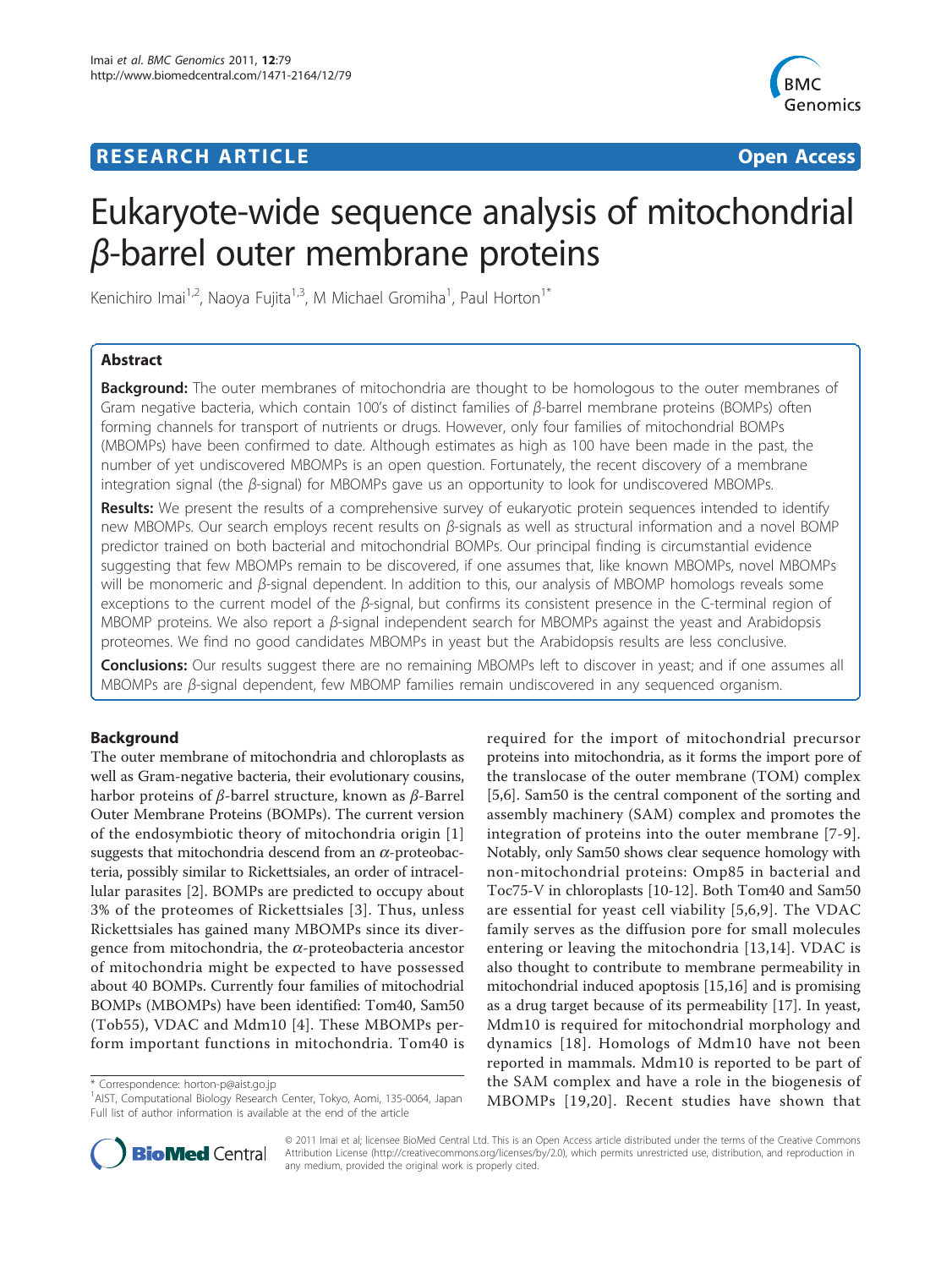Mdm10 are members of the ER-mitochondria tethering complex [21].

Based on experimental evidence [22], yeast Mmm2 (Mdm34), was once considered to be an MBOMP, and in our previous work [23] we treated it as such. However, recently pairwise Hidden Markov Model (HMM) comparison has revealed that the SMP domain found in the N-terminal region of Mmm2, belongs to the TULIP superfamily of lipid/hydrophobic ligand-binding domains containing members with known (non-BOMP) structure [24].

As reviewed in [25,26], precursors of MBOMPs are synthesized in the cytosol without a classical N-terminal matrix targeting signal (MTS) or other known targeting signals, but are nonetheless imported across the outer membrane by the TOM complex. In the inter-membrane space, small Tim proteins then escort them to the SAM complex which inserts and assembles them. In spite of significant progress towards the identification of the components involved in the biogenesis of MBOMPs, the import and insertion signal of MBOMPs are still not clear. The first tertiary structure of an MBOMP, human VDAC-1, was recently solved [27-29]. Interestingly, VDAC-1 consists of 19 transmembrane  $\beta$ -strands, unlike all known bacterial BOMP (BBOMP) structures, which have even number of *β*-strands (but see [30] for an alternative interpretation). There is some sequence similarity between the VDAC family and Tom40 families. The structure of the C-terminal part of Tom40 is thought to be similar to VDAC-1 [27,31]. The number of MBOMP families is not known. Many BOMPs have been identified in bacteria, but ony four families have been found to date in mitochondria. Of course, some MBOMP families may remain undiscovered, but it is difficult to experimentally screen for MBOMPs, even in model organisms. Zahedi et al. [32] report a proteomics study of the mitochondrial outer membrane in yeast which detected 112 proteins, including both MBOMPs and  $\alpha$ -helical proteins. Burri et al. [33] found that 11 proteins precipitate out of a fraction expected to contain MBOMPs and lipid-modified proteins. Neither of these results are specific to MBOMPs.

Searching for new MBOMPs by computational analysis has been difficult as well, due to the extreme divergence in sequence and structure between MBOMPs and their bacterial homologs (or analogs). Recent bioinformatic developments include an analysis using a homology detection method based on transitive sequence similarity search, in which similarity was measured by pairwise HMM profile comparison [34]. In that study the authors identified Sam50, VDAC and Tom40 as BBOMP homologs, but found no promising novel MBOMPs in the yeast or human proteome.

However, recent experimental studies have provided useful information to search for novel MBOMPs by sequence analysis: the discovery of the  $\beta$ -signal [35], a C-terminal motif, which is proposed to be the insertion signal of MBOMPs into the outer membrane; the determination of the first tertiary structure of VDAC-1 [27-29]; and the import analysis of BBOMPs in yeast [36]. In particular, the identification of the  $\beta$ -signal gave us the opportunity to search for novel candidates of MBOMPs by bioinformatics analysis. In preliminary work [23], we used the presence of a conserved  $β$ -signal in mitochondrial proteins to search for new candidate MBOMPs and came to the conclusion that probably very few MBOMPs remain undiscovered.

However, for several reasons, our preliminary study could not be considered conclusive: 1) we limited our search to proteins annotated by Uniprot [37] or Gene Ontology [38] as having possible mitochondria localization - but uncharacterized proteins might lack that annotation and 2) we limited the search for  $\beta$ -signals to the C-terminal 40 residues - but MBOMPs having an internal β-signal might exist. Moreover, recent experiments expressing BBOMPs in yeast [36], and results we report here on presumed homologs of known MBOMPs, call into question the necessity of the  $\beta$ -signal for all MBOMPs.

In this paper, we describe an expanded search which addresses those limitations. For this search we developed a new machine learning based predictor, trained on both bacterial and mitochondrial proteins, for the prediction of  $β$ -barrel membrane proteins based on sequence features designed to reflect structural constraints and specific sorting signals that MBOMPs are expected to lack. We report the results of a comprehensive search of known Eukaryotic protein sequences employing our new predictor, conserved C-terminal or internal β-signals, secondary structure prediction, and literature search. We also use our new predictor to conduct a  $\beta$ -signal independent search against the yeast and Arabidopsis proteomes. We found no new candidates in yeast, while in Arabidopsis several uncharacterized proteins met the search criteria, and one seems potentially promising.

We conclude that there probably are no new MBOMPs to be found in yeast and maybe very few MBOMPs remaining to be found at all, although we must admit that if  $\beta$ -signal independent or multimeric MBOMPs exist, our search might miss them.

Since MBOMPs are at the core of all known mitochondria outer membrane channels, our results suggest the possibility that the interface between the mitochondria and the cytosol is largely realized by a handful of protein families.

# Results and Discussion Conservation of  $\beta$ -signal

Kutik et al. [35] proposed the " $\beta$ -signal", with the motif P<sub>o</sub>xGxxH<sub>y</sub>xH<sub>y</sub> (P<sub>o</sub>, polar residue; G, glycine; H<sub>y</sub>, large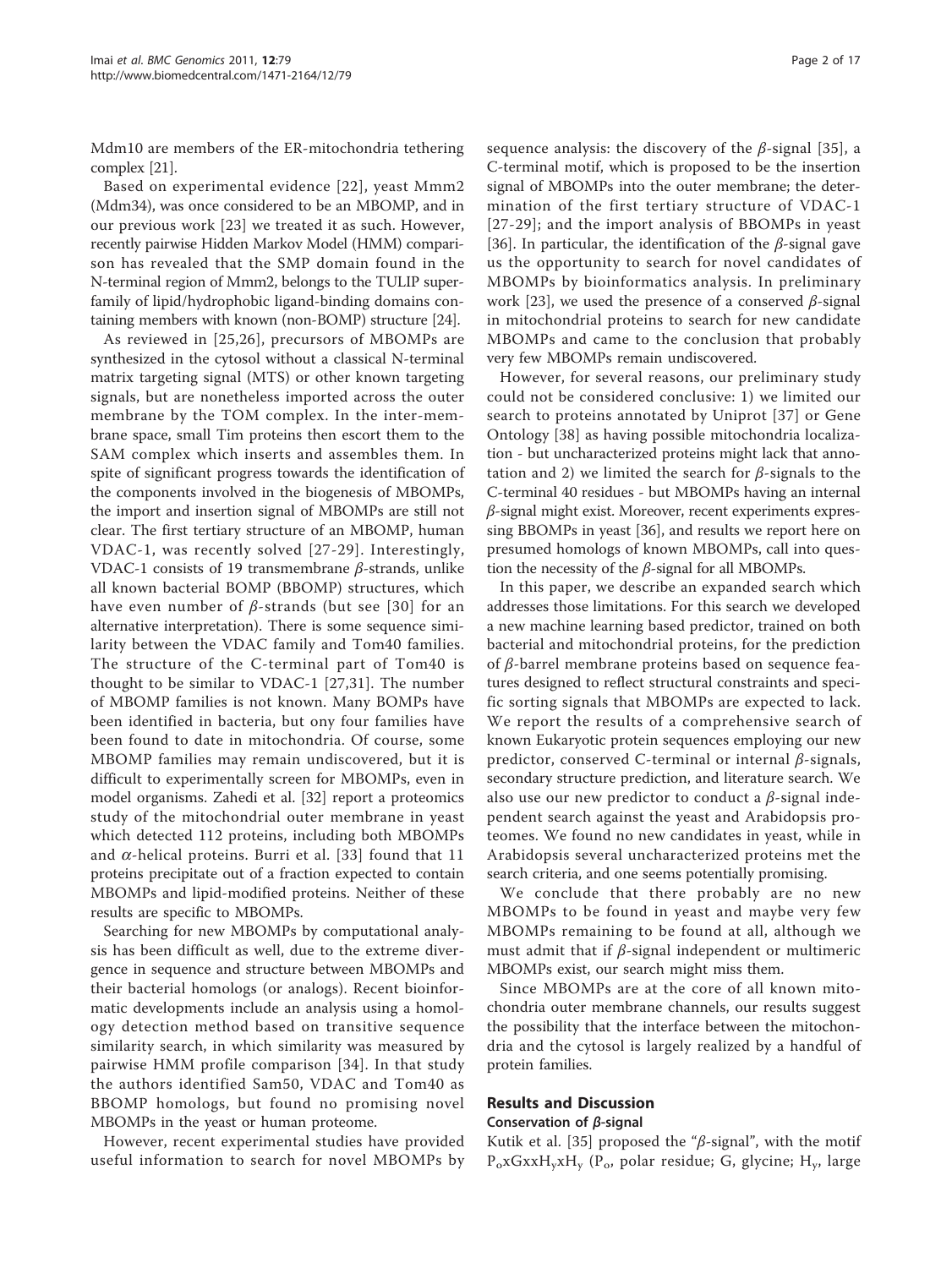<span id="page-2-0"></span>hydrophobic residue; x, any residue) occurring near the end of the most C-terminal  $\beta$ -strand. Figure 1 shows the sequence logo [39,40] of 41 and 57 unique  $\beta$ -signal motif sequences; obtained from multiple sequence alignments of 46 MBOMP homologs with confirmed expression, and 70 MBOMPs including proteins whose existence is only inferred by homology, respectively.

#### β-signal position

For each known MBOMP family (Tom40, Sam50, VDAC and Mdm10), a well conserved  $\beta$ -signal motif match occurs near the C-terminus around or near the final known or predicted  $\beta$ -strand (Figure 2).

# β-signal consensus

The increase of available protein sequences since our preliminary study [23], allowed us to refine the  $\beta$ -signal motif somewhat. As indicated in Table [1 which shows](#page-3-0) [the frequency of amino acid groups in the](#page-3-0)  $\beta$ -signal [motif match of 70 putative MBOMP homolog](#page-3-0) [sequences, the first residue of the](#page-3-0)  $\beta$ -signal motif is [usually polar, but no negatively charged residues are](#page-3-0) [observed. The residue following glycine \(the 4th posi](#page-3-0)[tion\) is almost always hydrophobic. Thus we proposed](#page-3-0) [23] (and Kutik et al. further clarified [41]) a slightly refined motif pattern: P<sub>o</sub>xGh<sub>y</sub>xH<sub>y</sub>xH<sub>y</sub> (P<sub>o</sub> non-negatively



charged polar residue, G glycine, H<sub>y</sub> large hydrophobic residue, h<sup>y</sup> hydrophobic residue including Ala and Cys, x any residue). As can be seen in Table [1 and the](#page-3-0) sequence logos of Figure 1, the second position is nearly always a hydrophobic residue. Thus  $P_0H_vGh_vxH_vxH_v$ could also be considered as an alternative consensus sequence. Moreover the other "x" positions also clearly show non-random residue preferences, for example, smaller residues such as glycine, serine, alanine are abundant, however the commonly observed residues do not all share similar properties in terms of hydrophobicity; and because the sequences used are not all mutually independent, the column heights in their sequence logo do not necessarily indicate statistical significance (see methods for details).

| (a) |                                   |                                                                                                                          |
|-----|-----------------------------------|--------------------------------------------------------------------------------------------------------------------------|
|     | SS PREDICT                        | CREEBEREECCCCCCCCCCBEREEREC--                                                                                            |
|     | BETA-SIGNAL                       | $P \times G$ h $\times H \times H$                                                                                       |
|     | VDAC1_YEAST                       | GVTLGVGSSFDALKLSEPVHKLGWSLSFDA--                                                                                         |
|     | VDAC2_YEAST                       | DISLGVGMSFNALQLTEPVHKFGWSLSFSP--                                                                                         |
|     | VDAC_NEUCR<br>VDAC_SCHPO          | GVTLGVGASFDTQKLDQATHKVGTSFTFES--<br>GVTVGLGLQLDTQRLGQPAHKAGLSLAFSA--                                                     |
|     | VDAC2_SOLTU                       | KSLFTISGEVDTRAIEKS-AKIGLAVALKP--                                                                                         |
|     | VDAC1_SOLTU                       | KSLFTVSGEVDTKSVDKG-AKFGLALALKP--                                                                                         |
|     | VDAC2_ARATH                       | KSFFTVSGEVDSKAIDKS-AKVGIALALKP--                                                                                         |
|     | VDAC1_ARATH                       | KSFFTISGEVDTKSIDKS-AKVGLALALKP--                                                                                         |
|     | <b>VDAC1_WHEAT</b><br>VDAC1_ORYSJ | KSLCTISAEVDTKAIEKS-SKVGIAIALKP--<br>KSVWTISAEVDTKAIDKS-SKVGIAVALKP--                                                     |
|     | VDAC2_RAT                         | GVKLTLSALVDGKSFNAGGHKLGLALELEA--                                                                                         |
|     | VDAC1_HUMAN                       | GIKLTLSALLDGKNVNAGGHKLGLGLEFQA--                                                                                         |
|     | VDAC3_MOUSE                       | GVKLTLSALIDGKNFNAGGHKVGLGFELEA--                                                                                         |
|     | VDAC_DROME                        | GVTLTLSTLVDGKNFNAGGHKIGVGLELEA--                                                                                         |
|     | VDAC_CAEEL<br>VDAC_DICDI          | ALKLTLSTQFNLAANDA--HKFGLGLEFDPSN<br>NTKFVLGWNVNTKNFKQG-NTFGATVNLTL--                                                     |
|     |                                   | $11 - 11$<br>$*$ . :                                                                                                     |
| (b) |                                   |                                                                                                                          |
|     | SS PREDICT                        |                                                                                                                          |
|     | BETA-SIGNAL<br>TOM40_YEAST        | PxGhxHxH                                                                                                                 |
|     | TOM40_SCHPO                       | FCGEIDHFKNDTKIGCGLQFETAGNQELLMLQQGLDADGNPLQALPQL<br>FAAELDHPNRNAKVGLGLALELPGADEMIQQQQ------QQLAAQTA-                     |
|     | TOM40_NEUCR                       | FAADVDHVTQQAKLGMAVAIEAA-DVDLQEQQEG-----AQALNIPF-                                                                         |
|     | TOM40_HUMAN                       | LGAFLNHRKNKFQCGFGLTIG----------------------------                                                                        |
|     | TOM40_XENTR                       | MGAFLNHKKNKFQCGFGLTIG----------------------------                                                                        |
|     | T0401_DROME                       | LAGRMNHVKNNFRLGCGLMIG----------------------------                                                                        |
|     | TOM40_CAEEL                       | LAGTLNHVKAAGKFGIGLIIG----------------------------                                                                        |
|     | T0401_ARATH                       | LAAELDHKKKDYKFGFGLTVG---------------------------                                                                         |
| (c) |                                   |                                                                                                                          |
|     | SS PREDICT                        | CEEEEEEEECCCCCCCCCCEEEEEEEECCC                                                                                           |
|     | BETA-SIGNAL                       | $P$ x $G$ h x $H$ x $H$                                                                                                  |
|     | SAM50_YEAST<br>SAM50_SCHPO        | RFELNFTLPITAHENDLIRKGFQFGLGLAFL<br>RFELNFTLPIATTEKDIGRKGLQFGAGIDFM                                                       |
|     | SAM50_XENTR                       | RLELNYCIPMGVQSGDRICDGVQFGAGIRFL                                                                                          |
|     | SAM50_CAEEL                       | RLELNYTYPLKYVLGDSLLGGFHIGAGVNFL                                                                                          |
|     | SAM50_HUMAN                       | RLELNYCVPMGVQTGDRICDGVQFGAGIRFL                                                                                          |
|     | SAM50_DROME                       | RIELNYCVPVRHQDTDRILNGFQFGIGYEFV<br>*:***: *:<br>$\ast$<br>*.::* * *:                                                     |
| (d) |                                   |                                                                                                                          |
|     | SS PREDICT                        |                                                                                                                          |
|     | BETA-SIGNAL                       | PxGhxHxH                                                                                                                 |
|     | MDM10_YEAST                       | LISAGTELVFTRGFQESLSDDEKNDNAISISATDTENGNIPVFPAKFGIQFQYST                                                                  |
|     | MDM10_CANGA                       | LLSAGTELRVLKAEESELRRTSGQSSNSLLNEFSLQ-------PLKFGVQIQFSS                                                                  |
|     | MDM10_VANPO<br>MDM10_ZYGRC        | LLSAGTELIRINTNNE-------NNSQSLVKFY----------PAKLGLQLQFST<br>LLSAGTEFCKTNPRNE---INEVPSTENKLTFY---------PNKFGIQLQYST        |
|     | MDM10_LACTC                       | LISAGAEFTGAPLELPSN--LAGESKTPALIRP---------GKFGIQLQYST                                                                    |
|     | MDM10_KLULA                       | LISAGAELT-QPPEISTNGLDSLEHQNWSLISP----------SKFGIQLQYSA                                                                   |
|     | MDM10_ASHGO                       | LVSAGAELTTIPLEAPKTINEITAQQVPRPLWLR---------PAKFGIQIQYHT                                                                  |
|     | MDM10_CANAL                       | LVSTGVKLSLNPITNTPEFN-----------------------------KLGVSFSYAL                                                              |
|     | MDM10_CANTT<br>MDM10_DEBHA        | LVSTGVKLSLNPVTNTPEFN-----------------------------KLGISFSYAL<br>LVTTGVKMILNPITNTPEFN---------------------------RFGISFSYAC |
|     | MDM10_PICST                       | LVSTGVKVGMNPVTNAPEFN-----------------------------RFGVSFSYAC                                                              |
|     | MDM10_LODEL                       | LVSTGARIAINPVTNAPEFS---------------------------KFGINFSYAF                                                                |
|     | MDM10_CLAL4                       |                                                                                                                          |
|     | MDM10_PICGU                       | LVSSGVKVSLNPATNAVELN----------------------------RFGISFSYAS                                                               |
|     | MDM10_SCHPO<br>MDM10_SCHJY        | LLTIGTEAQLTKIDPL------------------------------FFGVHFEYSK<br>LYTVGTKVHMLSINPV------------------------------FFGIHFQYSH     |
|     |                                   | * : *                                                                                                                    |
|     |                                   |                                                                                                                          |
|     |                                   | Figure 2 Conserved $\beta$ -signals and secondary structure                                                              |
|     |                                   | prediction of yeast MBOMPs. In the top track, H, E, and C                                                                |
|     |                                   | represented $\alpha$ -helix, $\beta$ -strand and coil, as predicted by PSIPRED or                                        |
|     |                                   | from the experimentally determined structure in the case of VDAC                                                         |
|     |                                   |                                                                                                                          |
|     | (PDB:2K4T).                       |                                                                                                                          |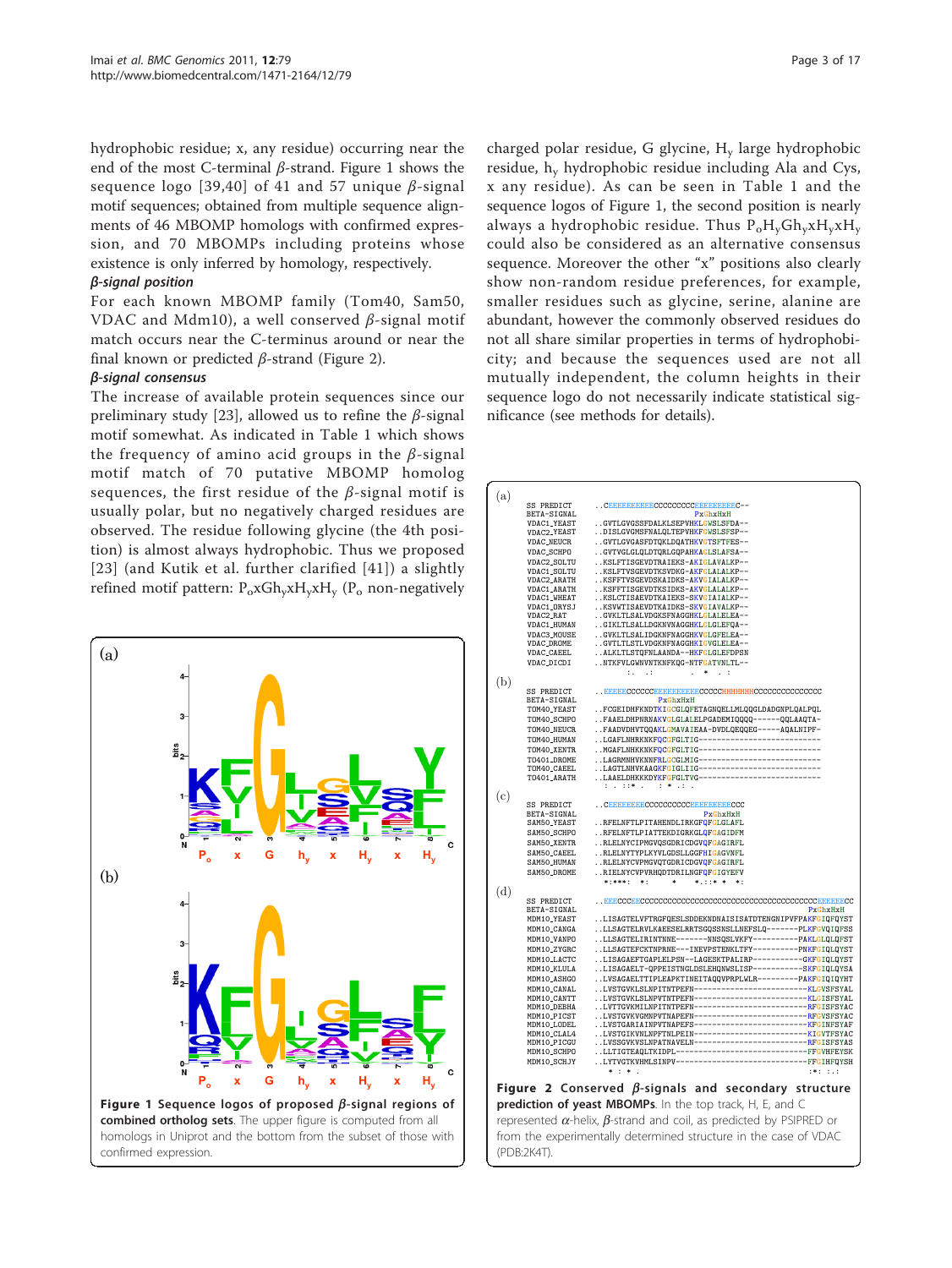<span id="page-3-0"></span>

|  |  |  |  | Table 1 The frequency of amino acid groups of $\beta$ -signal motif sequences from 70 MBOMP homologs |
|--|--|--|--|------------------------------------------------------------------------------------------------------|
|--|--|--|--|------------------------------------------------------------------------------------------------------|

|                                                       | Motif position    |                |      |      |       |      |       |      |                |
|-------------------------------------------------------|-------------------|----------------|------|------|-------|------|-------|------|----------------|
|                                                       | <b>Background</b> | P <sub>o</sub> | x    | G    | $h_v$ | x    | $H_v$ | x    | H <sub>y</sub> |
| Large hydrophobic<br>(L, I, V, F, M, W, Y)            | 0.32              | 0.03           | 0.96 | 0.00 | 0.89  | 0.00 | 1.00  | 0.16 | 1.00           |
| Small hydrophobic<br>(A, C)                           | 0.08              | 0.07           | 0.04 | 0.00 | 0.10  | 0.11 | 0.00  | 0.11 | 0.00           |
| Glycine                                               | 0.07              | 0.16           | 0.00 | 1.00 | 0.00  | 0.24 | 0.00  | 0.00 | 0.00           |
| Non-negatively charged polar<br>(K, R, H, S, T, N, Q) | 0.39              | 0.74           | 0.00 | 0.00 | 0.01  | 0.50 | 0.00  | 0.61 | 0.00           |
| Negatively charged<br>(D, E)                          | 0.09              | 0.00           | 0.00 | 0.00 | 0.00  | 0.14 | 0.00  | 0.11 | 0.00           |
| Proline                                               | 0.05              | 0.00           | 0.00 | 0.00 | 0.00  | 0.00 | 0.00  | 0.00 | 0.00           |

The numbers in parentheses are frequencies of each amino acid group in each position of the  $\beta$ -signal in 70 MBOMP sequences. "Background" is the overall frequency of each amino acid group in the entire set of sequences.

In any case, the  $\beta$ -signal region of MBOMPs, for the most part including the "x" positions as well, has a dyad periodicity of hydrophobic residues, and is devoid of the secondary structure breaker proline; as would be expected for a  $\beta$ -strand in which one side faces the membrane and the other an aqueous pore [42]. This is consistent with the original proposal of Kutik et al. [35] and the recently determined micelle structure of VDAC [27,28], in which the *β*-signal occurs in the final *β*-strand.

#### β-signal motif match occurrence frequency

The  $\beta$ -signal was proposed as a signal found near the end of the barrel region, and known MBOMPs generally have *β*-signal motif matches near their *C*-terminal. However, except for the possibly invariant glycine, the  $β$ -signal allows for much variation. Moreover, the  $β$ -signal motif is consistent with the general pattern of alternating hydrophobic and hydrophilic residues expected from any membrane barrel β-strand. The lack of proline residues is also expected from secondary structure. Thus one may wonder if matches to the  $\beta$ -signal motif would be expected to occur by chance in most barrel strands. To investigate this we assumed a statistical null model, in which the frequency of  $\beta$ -signal matches is the same in the length 40 C-terminal region as it is in a randomly chosen length 40 region not overlapping with the length 40 C-terminal region. A drawback of this model is that ideally we should exclude the non-barrel portion of MBOMP from consideration but we did not do this. However, the structure of VDAC [27-29] suggests that most of its sequence, at least, is part of its  $\beta$ -barrel.

In any case, we computed the probability of this null model for VDAC, Tom40, Sam50 and Mdm10 (Table [2\), using ten versions of the](#page-4-0)  $\beta$ -signal motif. [The most significantly enriched pattern for Sam50](#page-4-0) [is](#page-4-0)  $P_0H_yGh_yH_yH_yxH_y$ [, where](#page-4-0)  $H_y$  [denotes any residue](#page-4-0) except [LIVFMWY]. The  $\beta$ [-signal of each of 5 Sam50](#page-4-0) [homologs matches this pattern, but no other matches are](#page-4-0) found within those sequence. For VDAC  $P_0H_vGh_vxH_vxH_v$  $P_0H_vGh_vxH_vxH_v$  $P_0H_vGh_vxH_vxH_v$  $P_0H_vGh_vxH_vxH_v$  $P_0H_vGh_vxH_vxH_v$  $P_0H_vGh_vxH_vxH_v$  $P_0H_vGh_vxH_vxH_v$ 

[and](#page-4-0)  $P_0H_yGh_yH_yH_yxH_y$  $P_0H_yGh_yH_yH_yxH_y$  $P_0H_yGh_yH_yH_yxH_y$ ; for Tom40,  $P_0xGh_yxH_yxH_y$  $P_0xGh_yxH_yxH_y$  $P_0xGh_yxH_yxH_y$ [; and](#page-4-0) [for Mdm10,](#page-4-0)  $H_vH_vGh_vxH_vxH_v$  [and](#page-4-0)  $H_vH_vGh_vH_vxH_v$  [are](#page-4-0) [the most enriched. Interestingly, for each of the four](#page-4-0) MBOMP families, the  $\beta$ [-signal motif is still enriched](#page-4-0) [even if the glycine is ignored. Before seeing this result,](#page-4-0) [we were inclined to view the glycine as the heart of the](#page-4-0)  $\beta$ [-signal and the other positions to perhaps simply reflect](#page-4-0)[ing secondary structure. However, patterns such as](#page-4-0)  $P_0H_vxh_vH_vH_vxH_v$ [, skipping the requirement for glycine](#page-4-0) [in the third position, still attain](#page-4-0) *p*-values around  $10^{-3}$  [or](#page-4-0) [less; suggesting that the other positions may also contri](#page-4-0)[bute in a specific way to the recognition of the](#page-4-0)  $\beta$ -signal.

Although these results are suggestive, we must warn the reader to interpret the  $p$ -values with caution. As mentioned above, one problem is the fact that some nonbarrel regions are included in non-C-terminal statistics. Perhaps a more serious flaw is that our logic is somewhat circular, because the  $\beta$ -signal motif was partially derived from multiple sequence alignment of the C-terminal region of some of these MBOMP homologs (although also due to the results of mutational analysis experiments [35]). Finally the homolog sequences are not mutually independent (maximum pairwise identity is 40%), but the p-value computation assumes independence.

#### Conserved β-signal based MBOMP search

Our search started with 1,238,639 eukaryotic protein sequences from Uniprot version 15.1. We applied a simple filter to remove nearly identical sequences, clustered with blastclust at 40% identity and removed singleton clusters to obtain 105,547 homolog clusters. Figure [3 shows our](#page-4-0) [search pipeline \(see Methods for more details\) and the](#page-4-0) [number of candidates surviving each filter. 16 and 2 pro](#page-4-0)[tein sequence clusters survived all steps of the C-terminal](#page-4-0) [\(C-terminal 40 residues region\) and internal](#page-4-0) β-signal (all [but C-terminal 40 residue region\) search respectively.](#page-4-0)

Table [3 lists the representative proteins for each cluster.](#page-5-0) In Interpro [43], yeast VDAC and Tom40 are categorized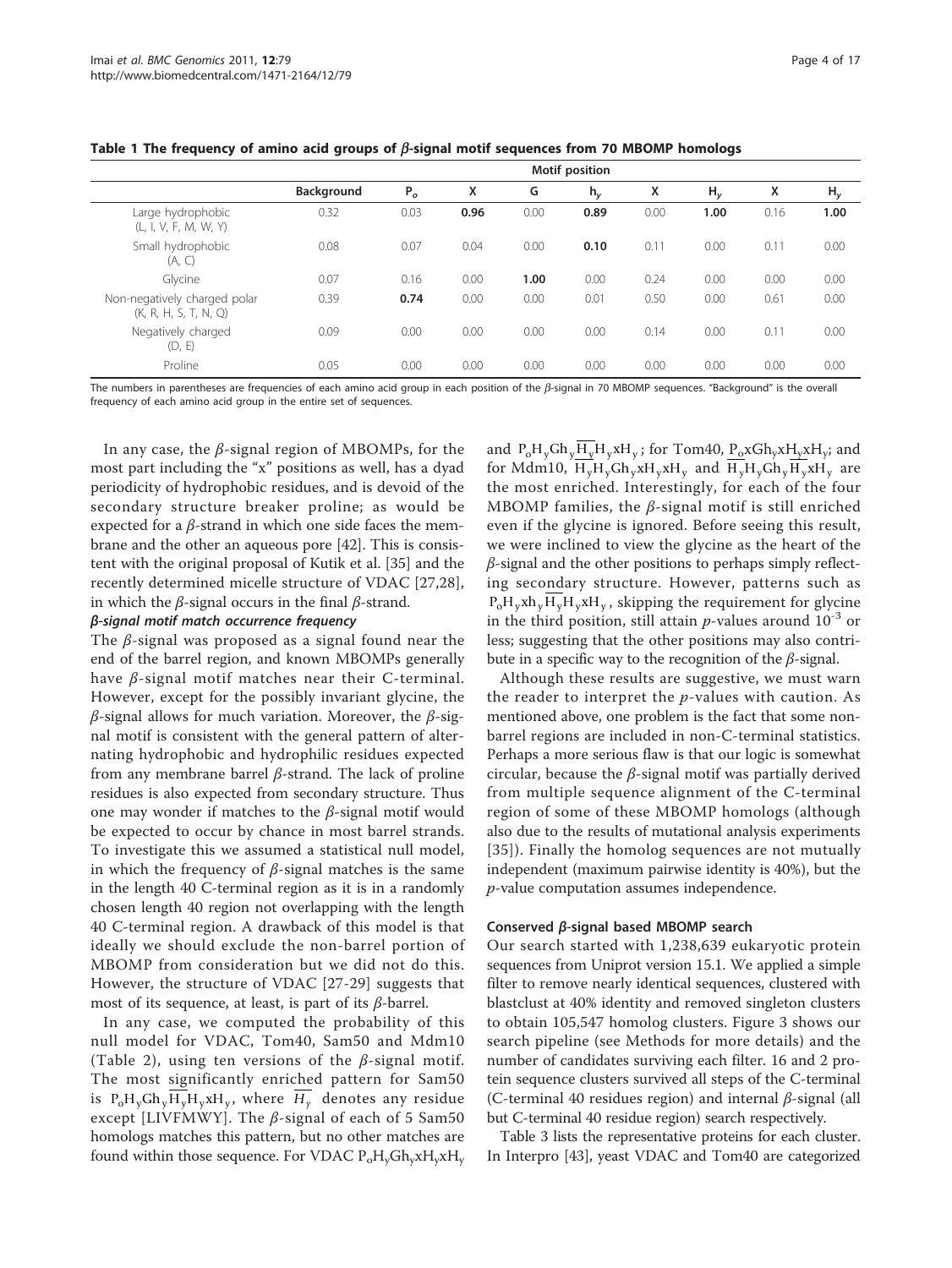| Motif pattern                                  | <b>VDAC</b>                       | Tom40                             | Sam50                             | Mdm10                             |
|------------------------------------------------|-----------------------------------|-----------------------------------|-----------------------------------|-----------------------------------|
| $P_{o}$ x G x x H <sub>v</sub> xH <sub>v</sub> | $(4/4, 0.20, 1.6 \times 10^{-3})$ | $(5/5, 0.12, 2.5 \times 10^{-5})$ | $(5/5, 0.14, 5.4 \times 10^{-5})$ | $(6/8, 0.17, 4.9 \times 10^{-4})$ |
| $P_o \times Gh_v \times H_v xH_v$              | $(4/4, 0.09, 6.6 \times 10^{-5})$ | $(5/5, 0.09, 5.9 \times 10^{-6})$ | $(5/5, 0.09, 5.9 \times 10^{-6})$ | $(6/8, 0.07, 2.9 \times 10^{-6})$ |
| $P_o H_v Gh_v \times H_v xH_v$                 | $(4/4, 0.07, 2.4 \times 10^{-5})$ | $(4/5, 0.07, 1.1 \times 10^{-4})$ | $(5/5, 0.02, 3.2 \times 10^{-9})$ | $(4/8, 0.04, 1.6 \times 10^{-4})$ |
| $P_o H_y x h_y x H_y x H_y$                    | $(4/4, 0.25, 3.9 \times 10^{-3})$ | $(5/5, 0.17, 1.4 \times 10^{-4})$ | $(5/5, 0.12, 2.5 \times 10^{-5})$ | $(5/8, 0.12, 1.0 \times 10^{-3})$ |
| $P_0H_yGh_yH_yH_yxH_y$                         | $(4/4, 0.07, 2.4 \times 10^{-5})$ | $(4/5, 0.07, 1.1 \times 10^{-4})$ | (5/5, 0.00, 0.0)                  | $(4/8, 0.04, 1.6 \times 10^{-4})$ |
| $P_0H_vxh_v\overline{H_v}H_vxH_v$              | $(4/4, 0.21, 1.9 \times 10^{-3})$ | $(5/5, 0.17, 1.4 \times 10^{-4})$ | $(5/5, 0.08, 3.3 \times 10^{-6})$ | $(5/8, 0.12, 1.0 \times 10^{-3})$ |
| $H_vH_vGh_v$ x $H_vxH_v$                       | $(4/4, 0.11, 1.5 \times 10^{-4})$ | $(4/5, 0.07, 1.1 \times 10^{-4})$ | $(5/5, 0.02, 3.2 \times 10^{-9})$ | $(7/8, 0.04, 1.3 \times 10^{-9})$ |
| $H_vH_vxh_v xH_vxH_v$                          | $(4/4, 0.37, 1.9 \times 10^{-2})$ | $(5/5, 0.23, 6.4 \times 10^{-4})$ | $(5/5, 0.22, 5.2 \times 10^{-4})$ | $(8/8, 0.18, 1.1 \times 10^{-6})$ |
| $H_{v}H_{v}Gh_{v}$ x $H_{v}xH_{v}$             | $(4/4, 0.11, 1.5 \times 10^{-4})$ | $(4/5, 0.07, 1.1 \times 10^{-4})$ | (5/5, 0.00, 0.0)                  | $(7/8, 0.04, 1.3 \times 10^{-9})$ |
| $H_{y}H_{y}xh_{y}H_{y}H_{y}xH_{y}$             | $(4/4, 0.33, 1.2 \times 10^{-2})$ | $(5/5, 0.23, 6.4 \times 10^{-4})$ | $(5/5, 0.20, 3.2 \times 10^{-4})$ | $(8/8, 0.16, 4.3 \times 10^{-7})$ |

<span id="page-4-0"></span>Table 2 Comparison of the frequency of  $\beta$ -signal motif matches in the C-terminal 40 residues compared with the rest of the sequence of MBOMPs

Statistics on the frequency of matches in the C-terminal versus non-C-terminal part of MBOMPs families is shown for the 4 known MBOMPs and 10 variations of the  $\beta$ -signal motif. Each cell holds a triple: the fraction of homologs with C-termini which match the motif, the fraction of non-C-terminal length 40 substrings of the MBOMP sequences which match the motif, and a p-value. The p-value is computed with a binomial test, in which the non-C-terminal frequency (e.g. 0.2) is the probability of success and the C-terminal frequency (e.g 4/4) is the observed data.

as Porin, eukaryotic type family and Sam50 is annotated as having the bacterial surface antigen domain. Mdm10 belongs to the MDM10 family in Uniprot. All proteins in the list belong to the same family or share a characteristic domain with known or proposed yeast MBOMPs. Of the 18 (16+2) surviving representative proteins, we believe each are members of known MBOMP families: 9 Sam50, 4 Tom40, 3 VDAC and 2 Mdm10. The 9 proposed Sam50 homologs are annotated as having a bacterial surface antigen domain in their C-terminal regions, a characteristic shared by the MBOMP Sam50, the



chloroplastic BOMP Toc75-V and bacterial Omp85. An N-terminal polypeptide transport-associated (POTRA) domain is also an important feature of these proteins. The tertiary structure of the POTRA domain of Omp85 revealed that Omp85 of E. coli has five POTRA domains which share the fishhook like fold consist of  $\beta$ 1- $\alpha$ 1- $\alpha$ 2 $β2-β3$ , where  $α$  and  $β$  denote  $α$  helices and  $β$  strands (in other bacterial species the number of POTRA domains is not necessarily five but can be between three (or even less) and seven.) [44,45]. Sam50 proteins are predicted to have one POTRA domain. Thus we compared the N-terminal region of the 9 proteins by multiple alignment and secondary structure predictions. The multiple alignment and secondary structure prediction suggest that these 9 proteins share one  $β1-α1-α2-β2-β3$  pattern near their N-terminals (Additional file 1, Figure S1), although there were the differences in the length and composition of the predicted secondary structure elements. Thus we conclude that these 9 proteins are probably Sam50 homologs. 2 of the 16 representative proteins are the yeast and Lodderomyces elongisporus Mdm10 protein. The remaining 7 representatives are all listed as "Porin, eukaryotic type" in Interpro. One is yeast Tom40. A comparison of secondary structure prediction between yeast VDAC, Tom40, B8NA08, A8I528, B8BQH4, Q293I2 and Q7RE39 indicated that B8NA08, A8I528 and B8BQH4 belong to the VDAC family, while Q293I2 and Q7RE39 probably belong to the Tom40 family (data not shown). Finally, B7Z4T8 shares sequence similarity with Tom40 (Uniprot), although it is much shorter than other Tom40 proteins.

#### Exceptions to the  $\beta$ -signal consensus motif

As detailed above, we believe the two protein sequence clusters which passed the internal β-signal path of our search pipeline are homologs of known MBOMPs.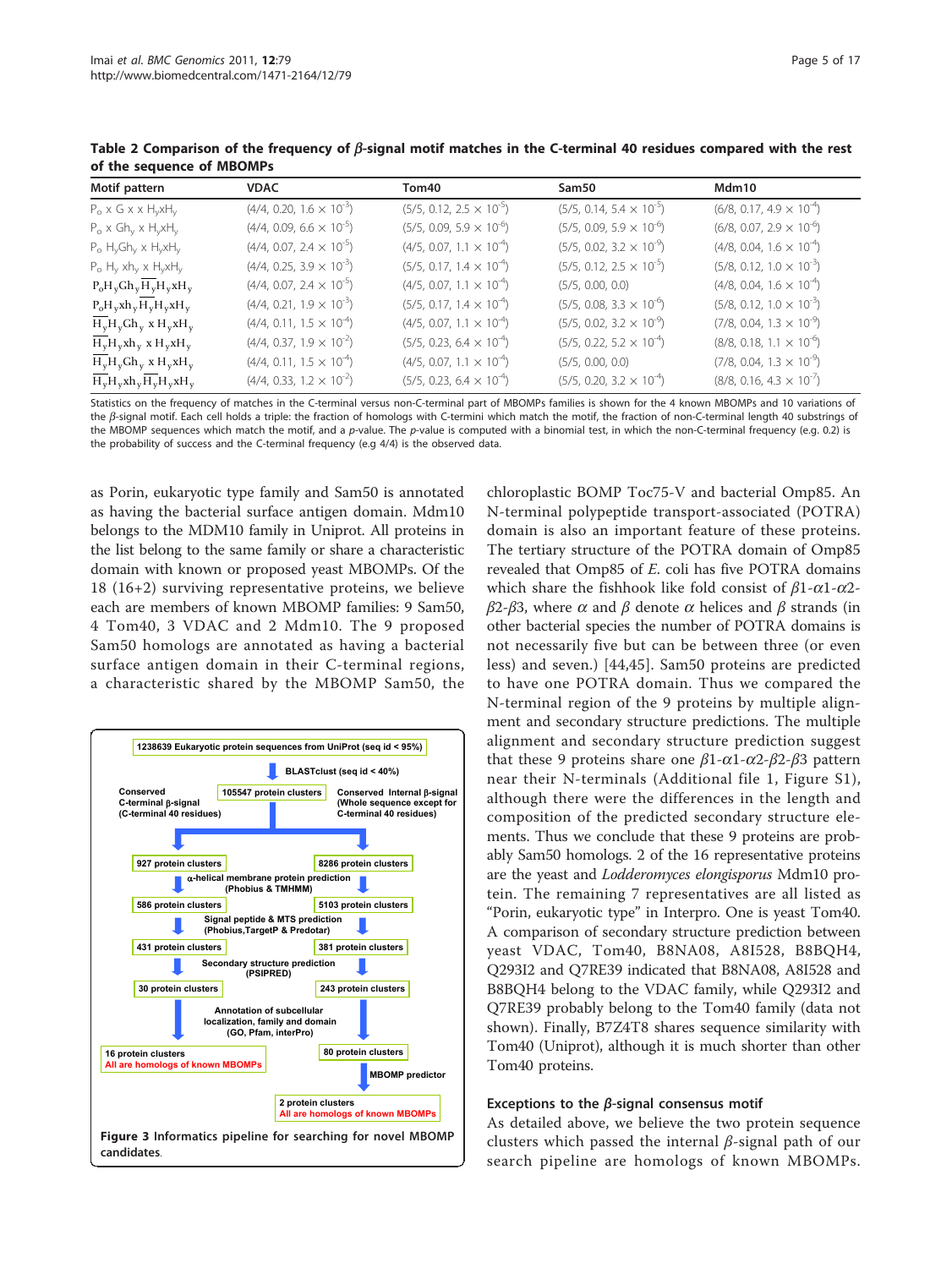Representative protein metal in the Number of

| Organism               | Protein<br>length | Conserved<br>motif<br>position | Subcellular<br>Localization | <b>Family and domain</b>                                 |
|------------------------|-------------------|--------------------------------|-----------------------------|----------------------------------------------------------|
|                        |                   |                                |                             |                                                          |
| $\Box$<br>nelanogaster | 443               | 435-442                        | Mito OM (G)                 | SAM50/omp85 family (U),<br>Bacterial surface antigen (I) |
| dubliniensis           | 499               | 492-498                        | OM(G)                       | Bacterial surface antigen (I)                            |

<span id="page-5-0"></span>Table 3 List of identified protein clusters with  $\epsilon$ 

cluster member

| C-terminal $\beta$ -signal                                                                          |                |                     |     |         |                |                                                                                                                            |
|-----------------------------------------------------------------------------------------------------|----------------|---------------------|-----|---------|----------------|----------------------------------------------------------------------------------------------------------------------------|
| SAM50-like protein CG7639 (Q9V784)                                                                  | 12             | D.<br>melanogaster  | 443 | 435-442 | Mito OM (G)    | SAM50/omp85 family (U),<br>Bacterial surface antigen (I)                                                                   |
| SAM complex subunit of the<br>mitochondrial outer membrane, putative<br>(B9WEF8)                    | 6              | C. dubliniensis     | 499 | 492-498 | OM(G)          | Bacterial surface antigen (I)                                                                                              |
| SAM50-like protein (A3LZ83)                                                                         | 6              | P. stipitis         | 489 | 473-480 |                |                                                                                                                            |
| SAM50 (P53969)                                                                                      | 5              | S. cerevisiae       | 484 | 476-483 | Mito OM (U, G) | SAM50/omp85 family (U),<br>Bacterial surface antigen (I)                                                                   |
| SAM50-like protein SpAC17C9.06<br>(Q10478)                                                          | $\overline{2}$ | S. pombe            | 475 | 467-474 | Mito OM (G)    | SAM50/omp85 family (U),<br>Bacterial surface antigen (I)                                                                   |
| SAM50-like protein gop-3 (P46576)                                                                   | 2              | C. elegans          | 434 | 426-433 | Mito OM (G)    | SAM50/omp85 family (U),<br>Bacterial surface antigen (I)                                                                   |
| KLLA0E02223p (Q6CPU1)                                                                               | 2              | K. lactis           | 480 | 472-479 | OM(G)          | Bacterial surface antigen (I)                                                                                              |
| Predicted cell surface protein<br>homologous to bacterial outer<br>membrane proteins (ISS) (Q017Y3) | $\overline{2}$ | O. tauri            | 521 | 508-515 | OM(G)          | Bacterial surface antigen (I)                                                                                              |
| TOM40 (P23644)                                                                                      | 36             | S. cerevisiae       | 387 | 352-359 | Mito OM (U, G) | Tom40 family (U), Porin,<br>eukaryotic type (I), Mitochondrial<br>outer membrane translocase<br>complex, subunit Tom40 (I) |
| GA18230 (Q293I2)                                                                                    | 8              | D.<br>pseudoobscura | 321 | 290-297 | Mito OM (G)    | Porin, eukaryotic type (I)                                                                                                 |
| Outer mitochondrial membrane protein<br>porin (B8NA08)                                              | 5              | A. flavus           | 346 | 337-344 | Mito OM (G)    | Porin, eukaryotic type (I)                                                                                                 |
| Voltage-dependent anion-selective<br>channel protein (A8I528)                                       | $\overline{2}$ | C.reinhardtii       | 276 | 268-275 | OM(G)          | Porin, eukaryotic type (I)                                                                                                 |
| Predicted protein (B8BQH4)                                                                          | 2              | T. pseudonana       | 268 | 261-268 | OM(G)          | Porin, eukaryotic type (I)                                                                                                 |
| cDNA FLJ52528, highly similar to Protein<br>TOMM40-like (B7Z4T8)                                    | $\overline{2}$ | H. sapiens          | 210 | 202-209 | OM(G)          | Porin, eukaryotic type (I)                                                                                                 |
| Mdm10 (P18409)                                                                                      | 5              | S. cerevisiae       | 493 | 484-491 | Mito OM (U, G) | MDM10 family., Protein of<br>unknown function DUF3722 (I)                                                                  |
| Mdm10 (A5DUG6)                                                                                      | 5              | L. elongisporus     | 523 | 496-503 | Mito OM (U, G) | MDM10 family., Protein of<br>unknown function DUF3722 (I)                                                                  |
| Internal $\beta$ -signal                                                                            |                |                     |     |         |                |                                                                                                                            |
| Probable mitochondrial import receptor<br>sub-unit tom40 homolog (Q7RE39)                           | 10             | P. yoelii           | 396 | 331-338 | Mito OM (U, G) | Porin, eukaryotic type (I)                                                                                                 |
| Putative uncharacterized protein<br>(Q4CQ17)                                                        | 5              | T. cruzi            | 479 | 417-424 | OM(G)          | Bacterial surface antigen (I)                                                                                              |

U, G and I in "Subcellular localization" and "Family and domain" represent the source of annotation from Uniprot, Gene ontology and InterPro, respectively.

However it is not clear that they really have internal β-signals. The β-signal motif matches of Q7RE39 and Q4CQ17 are not found in their final predicted  $\beta$ -strand (Figure [4\). The proteins Q7RE39, Q4CQ17 and Q293I2](#page-6-0) [\(detected in the C-terminal](#page-6-0) β-signal path of our pipeline) have conserved  $β$ [-signal motif matches near their](#page-6-0) [fifth, fourth and second predicted](#page-6-0)  $\beta$ -strands from their [C-terminals, respectively. Focusing on the final predicted](#page-6-0) β[-strand of these three proteins; Q4CQ17 and Q293I2](#page-6-0) have partial β[-signal motif matches such as](#page-6-0) KFGLTWSS and AFGMRFVV[, while Q7RE39 has a match](#page-6-0) KFGFMMHI [but one protein in its cluster, a putative Tom40 of](#page-6-0)

Plasmodium berghei [\(Q4Z5G3\), only matches \(partially\)](#page-6-0) [when a gap is inserted after glycine \(](#page-6-0)KFG-MMHI).

Upon examining clusters which did not pass our conserved β-signal based search, we found some included homologs to known MBOMPs that do not possess perfect matches to the  $\beta$ -signal motif. Namely, the Tom40 homolog 2 of Arabidopsis thaliana, Tom40 of Chlamydomonas reinhardtii, and a putative SAM50 homolog of Cryptococcus neoformans (Figure [5\). In that figure we](#page-6-0) [also show the N-terminal regions of the BBOMPs:](#page-6-0) PhoE, OmpA ([Escherichia coli](#page-6-0)) and Omp85 (Neisseria meningitidis) reported by Walther et al. [36] to be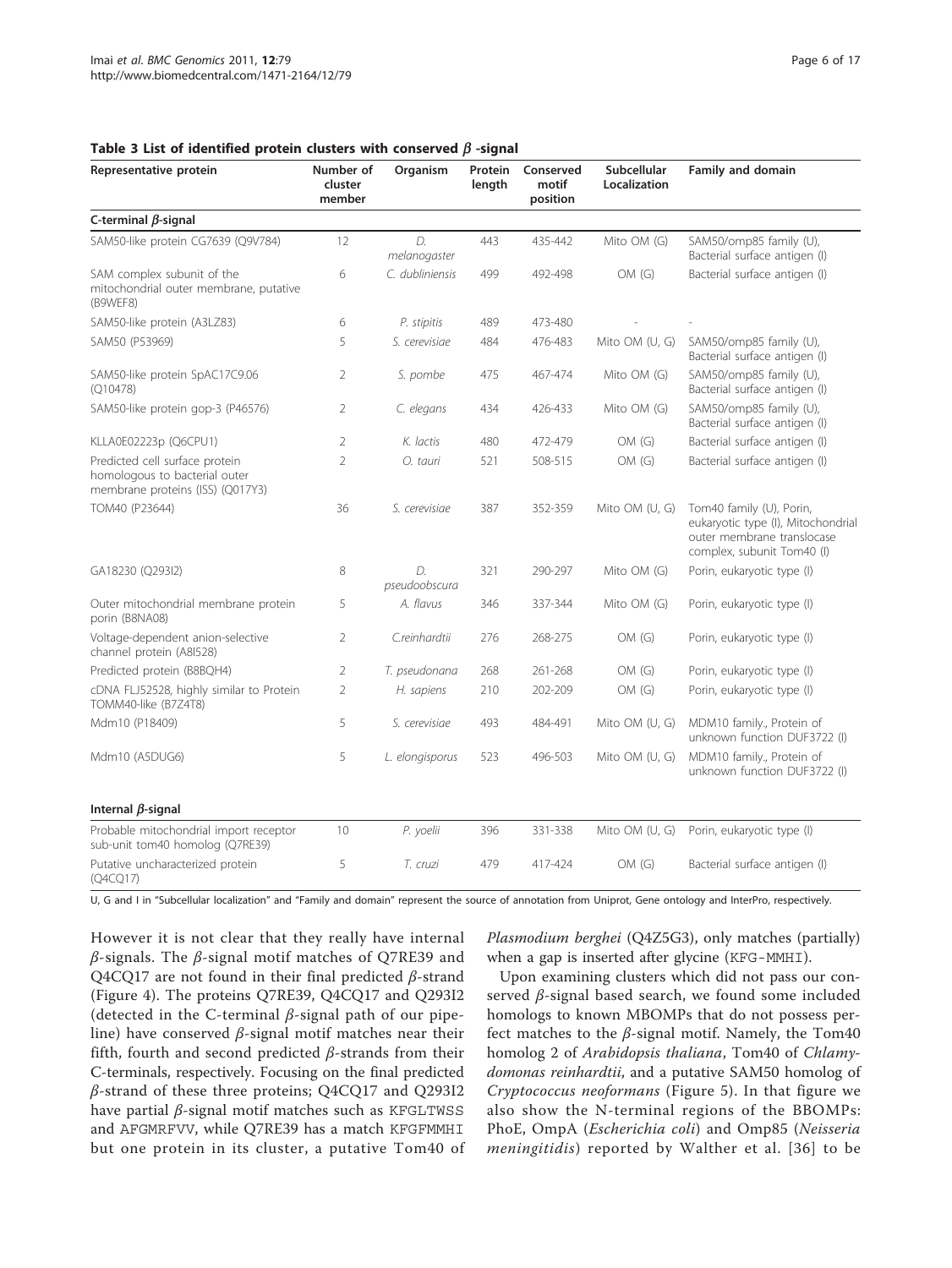<span id="page-6-0"></span>

| (a) |               |                                                                                                                                                                     |
|-----|---------------|---------------------------------------------------------------------------------------------------------------------------------------------------------------------|
|     | SS PREDICT    |                                                                                                                                                                     |
|     | BETA-SIGNAL   | $P \times G$ hxHxH                                                                                                                                                  |
|     | Q7RE39        | DRLSVGTELEVTPETKESAMRLGWDYSFRHAKVQGSIDSSGKIAVFTQDYSGFGVSGYIDYLNNEY <mark>KFGFMMHI</mark> APSQEQPQ-----PQPQ---                                                       |
|     | Q5CF86        | DRLSLASELEVSIPNFESTLRFGYEYLFKTARIQGMIDTCGKISLQCLDNKGFGISGAIDYLRNDYKFGFMMQFFPNEKDD------KLDD---                                                                      |
|     | B6KRZ3        | DRLSMGTELEFTHPDMSSAMRVGWQYLFRQARVQGLVDTAGRVSMFAQDYNGFGLSGMIDYWHGDYKFGFQMNVVPPPPQAE-----OPPPM--                                                                      |
|     | Q4N6X4        | DRLSLATELELSPSIKESALRVGWEYLFRHARVQGNIDSCGRIAMQTQDYNGFGVSGCIDYWNNIYRFGFMMHLLP-QPEQN-----QENPQPA                                                                      |
|     | Q4UIN7        | DRLSLATELELSPSIKESALRVGWEYLFRHARVQGNIDSCGRIAMQTQDYNGFGVSGCIDYWNNIY <mark>RFGFMMH</mark> LLP-QPEQN-----QETPQPT                                                       |
|     | A7A094        | ERLSLCTELEVTPATKESALRVGWDYLFRHARVQGNIDTAGRISMQAQDYSGFGISGCIDYWSNIYRFGFMMHLLPPVPEQK-----PEAMTVV                                                                      |
|     | Q4Z5G3        | DRLSVGTELEVTPETKESAMRLGWDYSFRHAKVQGSIDSSGKIAVFTQDYSGFGVSGYIDYLNNEYKFG-MMHIAPSQEQPQ-----PQ-----                                                                      |
|     | A5K209        | DRLSLGTELEVTPETKESAMRLGWDYSFRHAKVQGSIDTSGKIAVFTQDYSGFGVSGYIDYPNNEYKFGFMMHIAPSQEQPV-----QPVP---                                                                      |
|     | B3L7N4        | DRLSLGTELEVTPQTKESAMRLGWDYSFRHAKVQGSIDTSGKIAVFTQDYSGFGVSGYIDYPNNEYKFGFMMHIAPAQEQPV-----QA-----                                                                      |
|     | <b>B6AI18</b> | DRLSLATELECTWPNYESSLKLGYEYLFKTARIQGMIDTGGRLSMQCQDVQGFGISGMIDYLKSDYRFGFMMQFMPQEQGQDVYSLGNADNSKS                                                                      |
| (b) |               |                                                                                                                                                                     |
|     | SS PREDICT    | . . $\bf CCHHHHHHHCCCEEEBBBEEEECCCCCCCCEEBEBEEEEEEECECCCCCCEEEECCCCCCCEEEEEEEECCCCCCC$                                                                              |
|     | BETA-SIGNAL   | $P \times G$ h $\times H \times H$                                                                                                                                  |
|     | Q4CQ17        | LDIYQWLRSSAASVGFGVVVTRIPLFGVAPSGRFELNFSIPVGIDRSGNVTWRNGNKNLFEHVKFGLTWSSAFSL                                                                                         |
|     | A4I4P0        | KDGYRWLRDCACSVGAGIVITRIPIFGVAPSGRFELNMSIPLGIDKQGNIVCRNGPKSLFDRFRFGLVWSFSSSF                                                                                         |
|     | Q4FXMO        | KDSYRWLRDCACSVGAGIVITRIPIFGVAPSGRFELNMSIPLGIDKQGNIVCRNGRKSLFDRFRFGLVWSSNFSF                                                                                         |
|     | A4HIY6        | KDAYRWLRDCACSIGAGIVITRIPIFGIAPSGRFELNMSIPLGIDKQGNVVCRNGRKSLFDRFRFGLVWSSNFSF                                                                                         |
|     | 0580K4        | FDTYRWFRTCAASVGFGIVVTRVPLFGVTPNGRFELNFCVPVGVDGRGNITWRNGNNRLFDHVKFGLTWSSAFSM                                                                                         |
| (c) |               |                                                                                                                                                                     |
|     | SS PREDICT    |                                                                                                                                                                     |
|     | BETA-SIGNAL   | $P \times G$ h $\times H \times H$                                                                                                                                  |
|     | Q293I2        | DSDASVGFMWTKYLNNFPLOMGLSVIMSIPTDRFAFGMRFVVDPSGYRRDN                                                                                                                 |
|     | B4KB83        | DSDALVGFMWTKYLTHLPLOMGFSVVMSLPTDRFAFGMRFVLDPSGLRRGD                                                                                                                 |
|     | B4M446        | DSDALVGFMWTKYLSYIPIQMGFSVVMSLPTDRFAFGMRFVLDPSGLRRGD                                                                                                                 |
|     | B4JFS7        | DSDALVGFMWTKYLSHIPLQVGFSVVMNLPINRFAFGIRFVVDPSGLRRGD                                                                                                                 |
|     | <b>B4NA81</b> | DSDASVGFMWTKYLTYLPIQVGFSVVMSMPTNRFAFGTRFVLDPSGLRRGD                                                                                                                 |
|     | B4PRL7        | DSDASVGFMWTKYLRHLPLOMGFSVVMNLPTDRFAFGMRFVLDPSGLRRGE                                                                                                                 |
|     | Q9VF44        | DSDASVGFMWTKYLTHLPLOMGFSVVMNLPTDRFAFGMRFVLDPSGLRRGE                                                                                                                 |
|     | <b>B3M2Z6</b> | DSDASVGFMWTKYLQHLPLQMGFSVVMSLPTDRFAFGMRFVLDPSGLRRGE                                                                                                                 |
|     |               | Figure 4 $\beta$ -Signal matches not always in final predicted $\beta$ -strand. Protein clusters which match our automatic criteria of a conserved                  |
|     |               | $\beta$ -signal, but with the matches outside of the final predicted $\beta$ -signal are shown. The top track indicates predicted $\beta$ -strand (E), coil (C), or |
|     |               |                                                                                                                                                                     |
|     |               | $\alpha$ -helix (H), by PSIPRED. The colored residues occur in full or partial matches to the $\beta$ -signal motif.                                                |

| (a) |                                                                                                                                                                                                                                                                                                                                                                                                                                                                                                           |                                                                                                                                                                                                                                                                                                                               | (b) |                                                                                |                                                         |  |
|-----|-----------------------------------------------------------------------------------------------------------------------------------------------------------------------------------------------------------------------------------------------------------------------------------------------------------------------------------------------------------------------------------------------------------------------------------------------------------------------------------------------------------|-------------------------------------------------------------------------------------------------------------------------------------------------------------------------------------------------------------------------------------------------------------------------------------------------------------------------------|-----|--------------------------------------------------------------------------------|---------------------------------------------------------|--|
|     | <b>SS PREDICT</b><br>BETA-SIGNAL<br>TOM40homolog2_ARATH(Q9SX55)<br>TOM40homolog1_ARATH(Q9LHE5)<br>TOM40homolog1_PHYPA(A9RDQ9)<br>TOM40homolog2_PHYPA(A9RJ93)<br>TOM40homolog3_PHYPA(A9TY07)<br>TOM40homolog_ORYSJ(Q5NBN7)<br>TOM40homolog_ORYSJ(Q10M45)<br>TOM40homolog_POPTR(B9IBJ6)<br>T0M40homolog_RICCO(B9RGH8)<br>TOM40homolog_VITVI(A5ASV4)<br>TOM40homolog2_MAIZE(B4FM49)<br>TOM40homolog1_MAIZE(B6TEP3)<br>TOM40homolog_OSTTA(Q01C84)<br>TOM40homolog_OSTLU(A4RUV3)<br>TOM40homolog_CHLRE(A8ICB0) | $\ldots$ CCBBBBBBBBBC<br>$P$ x $G$ hx $H$ x $H$<br>KDYKFGFGVNAF-*<br>KDYKFGFGLTVG-*<br>KNYKFGFGMTIGD*<br>KDYKFGFGLTVGD*<br>KDYKFGFGMTVGE*<br>KDYKFGFGMVLGE*<br>KNYKFGFGMTVGE*<br>KDYKFGFGLTVG-*<br>KDYKFGFGLTVG-*<br>KDYKFGFGLTVGE*<br>KNYKFGFGMTVGE*<br>KNYKFGFGMTVGE*<br>KNHKFGFGMTVGE*<br>KNHKFGFGMTVGE*<br>SNYKFGFGIVAGE* |     | BETA-SIGNAL<br>OMPA_ECOLI(POA910)<br>PHOE_ECOLI(P02932)<br>OMP85_NEIMB(09K1HO) | PxGhxHxH<br>MLSLGVSYRF<br>IVAVGMTYQF*<br>$$ RFQFQLGTTF* |  |
|     | SS PREDICT<br>BETA-SIGNAL1<br>BETA-SIGNAL2<br>PutativeSAM50_CRYNE(Q5KEW4)<br>PutativeSAM50_LACBS(BODTR7)<br>PutativeSAM50_COPC7(A8PCJ6)<br>PutativeSAM50_POSPM(B8P3A5)                                                                                                                                                                                                                                                                                                                                    | $\ldots$ сынынынын ${\tt cccc}$<br>$P$ x $G$ hx $H$ x $H$<br>PxGhxHxH<br>ARGFGVGVGIEFL*<br>RRGIOVGMGLEFL*<br>RKGIQVGVGLEFL*<br>RKGFOAGIGLDFL*                                                                                                                                                                                 |     |                                                                                |                                                         |  |
|     | Figure 5 Examples which don't match the $\beta$ -signal motif. (a) Putative MBOMP homologs, which do not match the $\beta$ -signal motif, and (b)<br>BBOMPs sorted to the mitochondrial outer membrane when expressed in yeast are shown. The C-terminus is indicated with an asterisk.                                                                                                                                                                                                                   |                                                                                                                                                                                                                                                                                                                               |     |                                                                                |                                                         |  |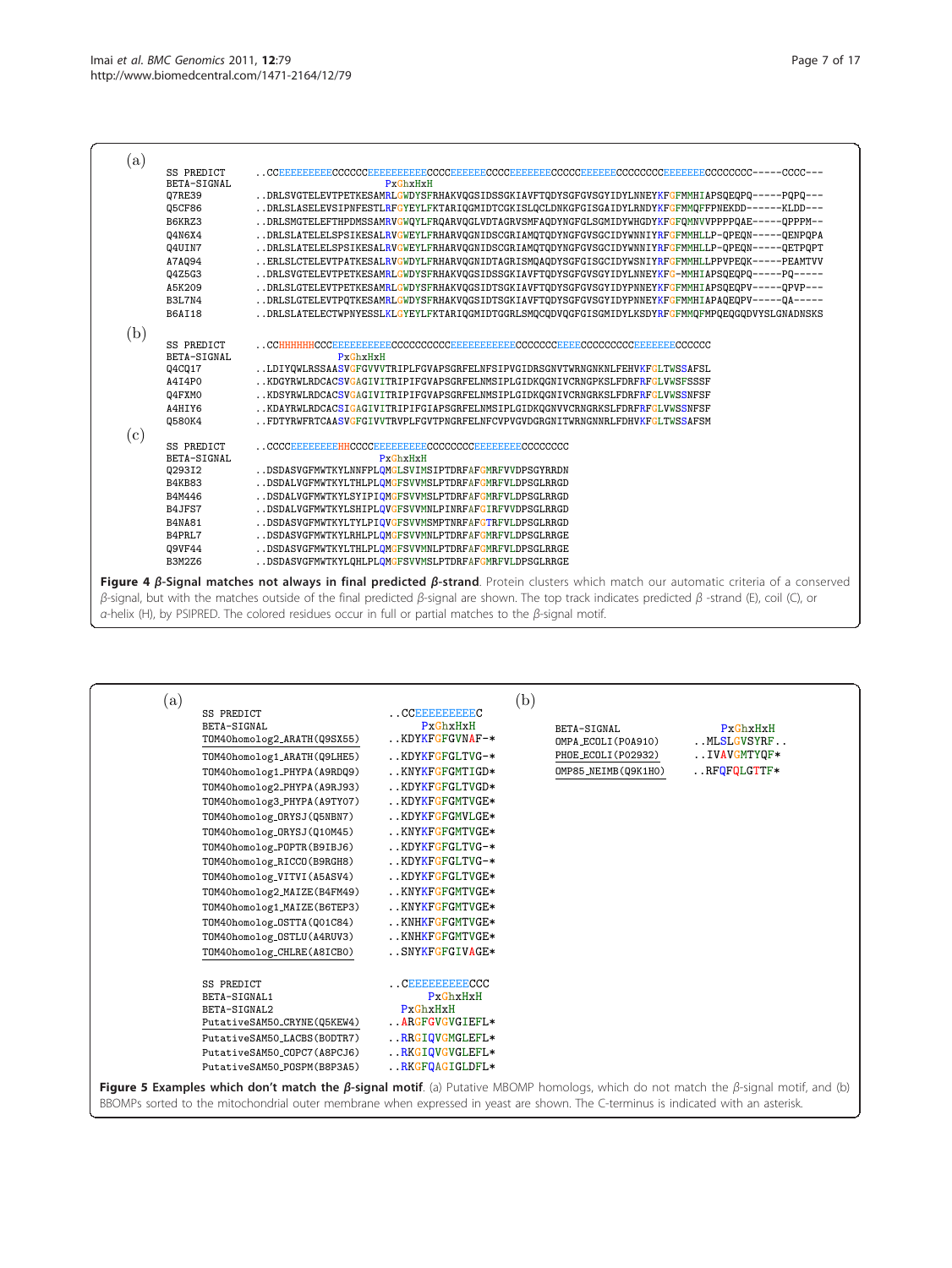<span id="page-7-0"></span>"correctly" integrated into the mitochondrial outer membrane when expressed in yeast. As those authors point out, PhoE and Omp85 do not have an appropriate match to the  $\beta$ -signal motif (Figure [5\).](#page-6-0)

Moreover, in our analysis of 70 putative known MBOMP homologs, we found that 13 did not match the  $\beta$ -signal motif. For example, The Neurospora crassa VDAC sequence has threonine in the 4th position following the glycine and the putative Schizosaccharomyces pombe and Schizosaccharomyces japonicus Mdm10  $\beta$ -signal sequences are FFGVHFEY and FFGIHFQY, with a phenylalanine instead of a polar residue in the first position (Figure [2\). In Uniprot, the protein existence](#page-2-0) [field of 11 of those is listed as](#page-2-0) "inferred by homology", [but two exceptions are verified proteins: VDAC of](#page-2-0) N.crassa [and Mdm10 of S.](#page-2-0)pombe.

#### β-signal independent yeast MBOMP search

Despite allowing the possibility of internal  $\beta$ -signals, our conserved β-signal based search for MBOMPs failed to yield any promising new candidates. To make our search as comprehensive as possible, we also considered the possibility that some MBOMPs have no  $\beta$ -signal at all.

We searched the yeast proteome (6470 yeast proteins obtained from Uniprot) for MBOMPs lacking  $β$ -signals by combining our new β-signal independent MBOMP prediction method combined with PSIPRED [46] secondary structure prediction and annotation based manual inspection. The features used by our new MBOMP predictor are: three types of amino acid composition; physicochemical features of the N-terminal sorting region, two amphiphilicity scores based on periodicity and position weight matrices of bacterial transmembrane β-strands and 2-strand β-hairpins (see Figure 6 and Methods for more details). Only a single sequence, that of the uncharacterized protein "YJL217W", passed



our  $\beta$ -signal independent search against the yeast proteome.

### Comparison to Proteomics Studies in Yeast

As mentioned in the background section, two experimental studies have tried to identify outer membrane proteins in yeast.

Zahedi et al. [32] report a proteomics study of the mitochondrial outer membrane in yeast which detected 112 proteins including all known MBOMPs. However their method cannot distinguish between MBOMPs, outer membrane  $\alpha$ -helical proteins (common in mitochondria) and some peripheral membrane proteins. We find only 5 proteins in yeast (including two isoforms of VDAC) instead of 112, but this may be explained by the non-MBOMP proteins included in their list. In another experiment on yeast by Burri et al. [33], 11 proteins precipitated out of a Triton X-114 detergent phase expected to contain MBOMP or lipid-modified proteins. Two were determined to be the MBOMPs VDAC-1 and Tom40, and one, which the authors speculate may be lipid-modified, contained peptides derived by Xdj1. The only information given for the remaining eight is their molecular masses, which are different than known yeast MBOMPs. Without knowing the identity of these proteins we cannot give a specific analysis. One possibility is that those eight proteins are lipid-modified but not MBOMPs.

#### Is YJL217W an MBOMP?

Secondary structure prediction shows YJL217W is an all  $β$ -protein with a match to the  $β$ -signal motif around the most C-terminal predicted β-strand (Additional file 2, Figure S2(a)). (YJL217W was not considered in our conserved β-signal search because it did not cluster with any other sequences.) YJL217W has no known eukaryotic homologs. According to annotations of InterPro, YJL217W belongs to the DUF1349 family along with several hypothetical bacterial proteins based on sequence similarity; but the function of this family is unknown. YJL217W has no predicted signal peptide or matrix targeting signal, which is consistent with being an MBOMP. However, recently the structure of YJL217W was solved (PDBID:3O12, no published report)(Additional file 2, Figure S2(b)). According to this structure, YJL217W is not a β-barrel, but instead forms a β-sandwich structure like Concanavalin. Additionally, YJL217W was not identified as an mitochondrial outer membrane protein in the proteomics study of Zahedi et al. [32], and was found to have a cytosolic localization in a global analysis of protein localization in budding yeast [47]. Thus we do not think YJL217W is an MBOMP.

#### β-signal independent Arabidopsis search

Yeast have relatively small proteomes and are evolutionarily very distant from plants and animals. This limits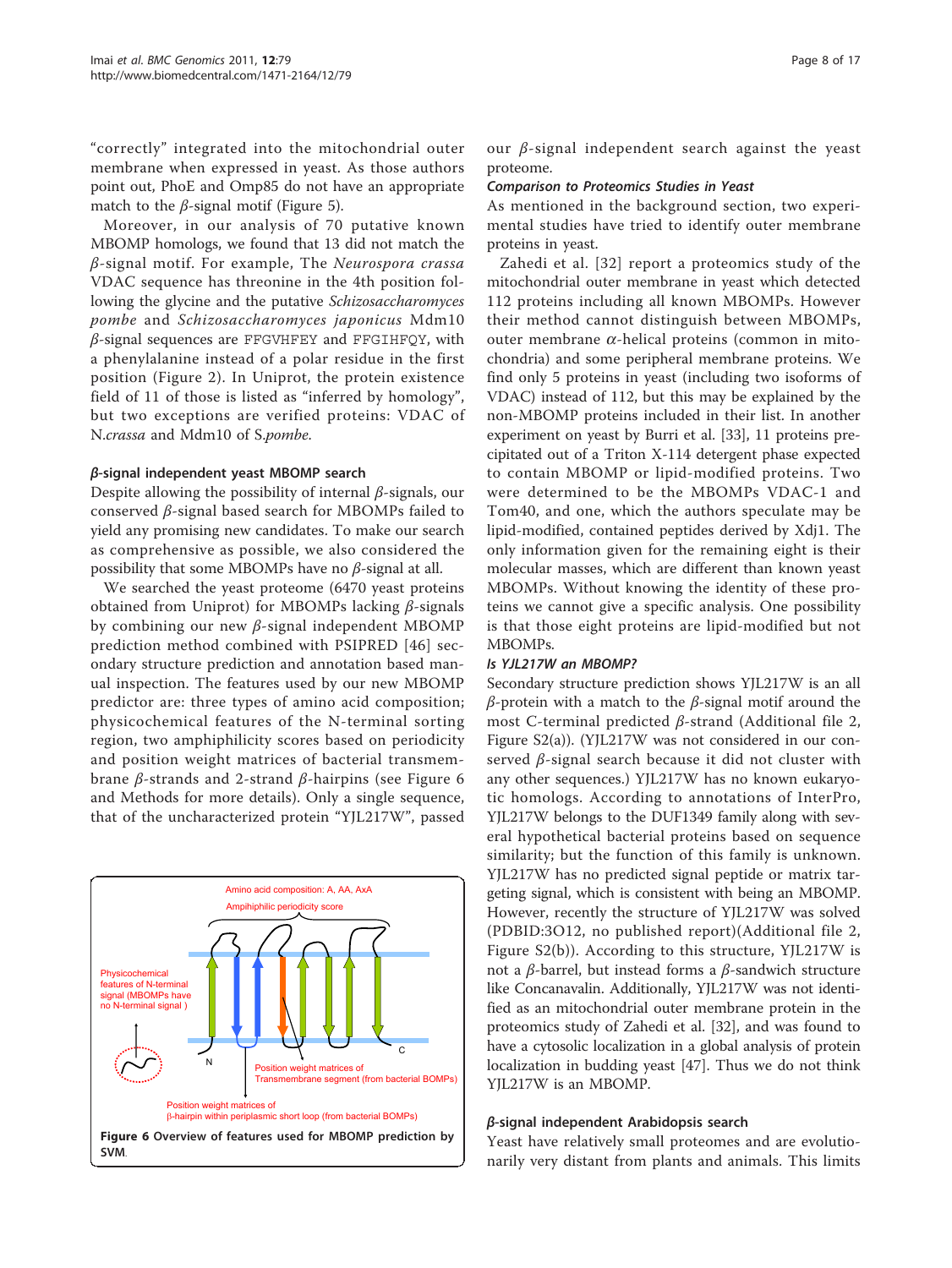#### <span id="page-8-0"></span>Table 4 List of identified proteins in our Arabidopsis proteome analysis

| <b>MBOMP</b><br>Q9SRH5<br>VDAC1<br>276<br>Whole sequence (0.989)<br>Porin, eukaryotic<br>VDAC <sub>2</sub><br>274<br>Whole sequence (1.000)<br>Porin, eukaryotic<br>Q9SMX3<br>Q9FJX3<br>276<br>Whole sequence (0.989)<br>Porin, eukaryotic<br>274<br>Q9FKM2<br>Whole sequence (0.977)<br>Porin, eukaryotic<br>Q9M2W6<br>226<br>Whole sequence (0.998)<br>Porin, eukaryotic<br>Q9FHQ9<br>163<br>Whole sequence (0.998)<br>Porin, eukaryotic<br>425<br>Q8LGE2<br>C-terminal 300 (0.569)<br>Porin, eukaryotic<br>Q9LHE5<br>309<br>Tom40 homolog 1<br>Whole sequence (0.991)<br>Porin, eukaryotic<br>Q9SX55<br>Tom40 homolog 2<br>310<br>C-terminal 300 (0.999)<br>Porin, eukaryotic<br>Q8LEH7<br>524<br>Bacterial surface antigen<br>C-terminal 300 (0.986)<br>Q9SRL6<br>520<br>Bacterial surface antigen<br>C-terminal 300 (0.995)<br>Q9LXP7<br>435<br>Whole sequence (0.645)<br>Bacterial surface antigen<br>362<br>Q5PP51<br>C-terminal 150 (0.900)<br>Bacterial surface antigen<br><b>CBOMP</b><br>Q9C5J8<br>732<br>Toc75-V/OEP80<br>C-terminal 300 (0.746)<br>Bacterial surface antigen<br>O80565<br>OEP37<br>343<br>N-terminal 300 (0.863)<br>Q3EBH0<br>333<br>OEP37 homolog<br>C-terminal 300 (0.891)<br>Q3EBG9<br>OEP37 homolog<br>280<br>Whole sequence (0.645)<br>OEP24<br>Q1H5C9<br>213<br>Whole sequence (0.562)<br><b>A8MR28</b><br>OEP24 homolog<br>167<br>Whole sequence (0.666)<br>Q9FPG2<br>OEP21<br>167<br>Whole sequence (0.925)<br>OEP21 homolog<br>203<br>Q9LM70<br>C-terminal 150 (0.691)<br>Q6ID99<br>OEP21 homolog<br>167<br>N-terminal 150 (0.875)<br>Q8VYB6<br>491<br>Whole sequence (0.535)<br>Protein of unknown function (DUF1005)<br>Q9LPM5<br>C-terminal 450 (0.855)<br>Protein of unknown function (DUF1005)<br>460<br>Q9M0F0<br>424<br>N-terminal 300 (0.528)<br>Protein of unknown function (DUF1005)<br>Q9LEU1<br>389<br>Plant protein of unknown function (DUF868)<br>N-terminal 300 (0.971)<br>Q9SIS2<br>354<br>N-terminal 300 (0.655)<br>Plant protein of unknown function (DUF868)<br>479<br>Protein of unknown function (DUF3769)<br>Q9M903<br>C-terminal 150 (0.993)<br>O80503<br>451<br>Protein of unknown function (DUF3769)<br>C-terminal 300 (0.648)<br>Q3EAC5<br>134<br>Whole sequence (0.704)<br>Domain of unknown function (DUF3406)<br>424<br>C-terminal 300 (0.652)<br>Q9SXB7<br>483<br>Q9LH72<br>C-terminal 300 (0.994) | <b>Uniprot AC</b> | Identification | Length | Highest score segment (score) | Domain and family in predicted region |
|-------------------------------------------------------------------------------------------------------------------------------------------------------------------------------------------------------------------------------------------------------------------------------------------------------------------------------------------------------------------------------------------------------------------------------------------------------------------------------------------------------------------------------------------------------------------------------------------------------------------------------------------------------------------------------------------------------------------------------------------------------------------------------------------------------------------------------------------------------------------------------------------------------------------------------------------------------------------------------------------------------------------------------------------------------------------------------------------------------------------------------------------------------------------------------------------------------------------------------------------------------------------------------------------------------------------------------------------------------------------------------------------------------------------------------------------------------------------------------------------------------------------------------------------------------------------------------------------------------------------------------------------------------------------------------------------------------------------------------------------------------------------------------------------------------------------------------------------------------------------------------------------------------------------------------------------------------------------------------------------------------------------------------------------------------------------------------------------------------------------------------------------------------------------------------------------------------------------------------------------------------------------------------------------------------------------------------------------------------------------------|-------------------|----------------|--------|-------------------------------|---------------------------------------|
|                                                                                                                                                                                                                                                                                                                                                                                                                                                                                                                                                                                                                                                                                                                                                                                                                                                                                                                                                                                                                                                                                                                                                                                                                                                                                                                                                                                                                                                                                                                                                                                                                                                                                                                                                                                                                                                                                                                                                                                                                                                                                                                                                                                                                                                                                                                                                                         |                   |                |        |                               |                                       |
|                                                                                                                                                                                                                                                                                                                                                                                                                                                                                                                                                                                                                                                                                                                                                                                                                                                                                                                                                                                                                                                                                                                                                                                                                                                                                                                                                                                                                                                                                                                                                                                                                                                                                                                                                                                                                                                                                                                                                                                                                                                                                                                                                                                                                                                                                                                                                                         |                   |                |        |                               |                                       |
|                                                                                                                                                                                                                                                                                                                                                                                                                                                                                                                                                                                                                                                                                                                                                                                                                                                                                                                                                                                                                                                                                                                                                                                                                                                                                                                                                                                                                                                                                                                                                                                                                                                                                                                                                                                                                                                                                                                                                                                                                                                                                                                                                                                                                                                                                                                                                                         |                   |                |        |                               |                                       |
|                                                                                                                                                                                                                                                                                                                                                                                                                                                                                                                                                                                                                                                                                                                                                                                                                                                                                                                                                                                                                                                                                                                                                                                                                                                                                                                                                                                                                                                                                                                                                                                                                                                                                                                                                                                                                                                                                                                                                                                                                                                                                                                                                                                                                                                                                                                                                                         |                   |                |        |                               |                                       |
|                                                                                                                                                                                                                                                                                                                                                                                                                                                                                                                                                                                                                                                                                                                                                                                                                                                                                                                                                                                                                                                                                                                                                                                                                                                                                                                                                                                                                                                                                                                                                                                                                                                                                                                                                                                                                                                                                                                                                                                                                                                                                                                                                                                                                                                                                                                                                                         |                   |                |        |                               |                                       |
|                                                                                                                                                                                                                                                                                                                                                                                                                                                                                                                                                                                                                                                                                                                                                                                                                                                                                                                                                                                                                                                                                                                                                                                                                                                                                                                                                                                                                                                                                                                                                                                                                                                                                                                                                                                                                                                                                                                                                                                                                                                                                                                                                                                                                                                                                                                                                                         |                   |                |        |                               |                                       |
|                                                                                                                                                                                                                                                                                                                                                                                                                                                                                                                                                                                                                                                                                                                                                                                                                                                                                                                                                                                                                                                                                                                                                                                                                                                                                                                                                                                                                                                                                                                                                                                                                                                                                                                                                                                                                                                                                                                                                                                                                                                                                                                                                                                                                                                                                                                                                                         |                   |                |        |                               |                                       |
|                                                                                                                                                                                                                                                                                                                                                                                                                                                                                                                                                                                                                                                                                                                                                                                                                                                                                                                                                                                                                                                                                                                                                                                                                                                                                                                                                                                                                                                                                                                                                                                                                                                                                                                                                                                                                                                                                                                                                                                                                                                                                                                                                                                                                                                                                                                                                                         |                   |                |        |                               |                                       |
|                                                                                                                                                                                                                                                                                                                                                                                                                                                                                                                                                                                                                                                                                                                                                                                                                                                                                                                                                                                                                                                                                                                                                                                                                                                                                                                                                                                                                                                                                                                                                                                                                                                                                                                                                                                                                                                                                                                                                                                                                                                                                                                                                                                                                                                                                                                                                                         |                   |                |        |                               |                                       |
|                                                                                                                                                                                                                                                                                                                                                                                                                                                                                                                                                                                                                                                                                                                                                                                                                                                                                                                                                                                                                                                                                                                                                                                                                                                                                                                                                                                                                                                                                                                                                                                                                                                                                                                                                                                                                                                                                                                                                                                                                                                                                                                                                                                                                                                                                                                                                                         |                   |                |        |                               |                                       |
|                                                                                                                                                                                                                                                                                                                                                                                                                                                                                                                                                                                                                                                                                                                                                                                                                                                                                                                                                                                                                                                                                                                                                                                                                                                                                                                                                                                                                                                                                                                                                                                                                                                                                                                                                                                                                                                                                                                                                                                                                                                                                                                                                                                                                                                                                                                                                                         |                   |                |        |                               |                                       |
|                                                                                                                                                                                                                                                                                                                                                                                                                                                                                                                                                                                                                                                                                                                                                                                                                                                                                                                                                                                                                                                                                                                                                                                                                                                                                                                                                                                                                                                                                                                                                                                                                                                                                                                                                                                                                                                                                                                                                                                                                                                                                                                                                                                                                                                                                                                                                                         |                   |                |        |                               |                                       |
|                                                                                                                                                                                                                                                                                                                                                                                                                                                                                                                                                                                                                                                                                                                                                                                                                                                                                                                                                                                                                                                                                                                                                                                                                                                                                                                                                                                                                                                                                                                                                                                                                                                                                                                                                                                                                                                                                                                                                                                                                                                                                                                                                                                                                                                                                                                                                                         |                   |                |        |                               |                                       |
|                                                                                                                                                                                                                                                                                                                                                                                                                                                                                                                                                                                                                                                                                                                                                                                                                                                                                                                                                                                                                                                                                                                                                                                                                                                                                                                                                                                                                                                                                                                                                                                                                                                                                                                                                                                                                                                                                                                                                                                                                                                                                                                                                                                                                                                                                                                                                                         |                   |                |        |                               |                                       |
|                                                                                                                                                                                                                                                                                                                                                                                                                                                                                                                                                                                                                                                                                                                                                                                                                                                                                                                                                                                                                                                                                                                                                                                                                                                                                                                                                                                                                                                                                                                                                                                                                                                                                                                                                                                                                                                                                                                                                                                                                                                                                                                                                                                                                                                                                                                                                                         |                   |                |        |                               |                                       |
|                                                                                                                                                                                                                                                                                                                                                                                                                                                                                                                                                                                                                                                                                                                                                                                                                                                                                                                                                                                                                                                                                                                                                                                                                                                                                                                                                                                                                                                                                                                                                                                                                                                                                                                                                                                                                                                                                                                                                                                                                                                                                                                                                                                                                                                                                                                                                                         |                   |                |        |                               |                                       |
|                                                                                                                                                                                                                                                                                                                                                                                                                                                                                                                                                                                                                                                                                                                                                                                                                                                                                                                                                                                                                                                                                                                                                                                                                                                                                                                                                                                                                                                                                                                                                                                                                                                                                                                                                                                                                                                                                                                                                                                                                                                                                                                                                                                                                                                                                                                                                                         |                   |                |        |                               |                                       |
|                                                                                                                                                                                                                                                                                                                                                                                                                                                                                                                                                                                                                                                                                                                                                                                                                                                                                                                                                                                                                                                                                                                                                                                                                                                                                                                                                                                                                                                                                                                                                                                                                                                                                                                                                                                                                                                                                                                                                                                                                                                                                                                                                                                                                                                                                                                                                                         |                   |                |        |                               |                                       |
|                                                                                                                                                                                                                                                                                                                                                                                                                                                                                                                                                                                                                                                                                                                                                                                                                                                                                                                                                                                                                                                                                                                                                                                                                                                                                                                                                                                                                                                                                                                                                                                                                                                                                                                                                                                                                                                                                                                                                                                                                                                                                                                                                                                                                                                                                                                                                                         |                   |                |        |                               |                                       |
|                                                                                                                                                                                                                                                                                                                                                                                                                                                                                                                                                                                                                                                                                                                                                                                                                                                                                                                                                                                                                                                                                                                                                                                                                                                                                                                                                                                                                                                                                                                                                                                                                                                                                                                                                                                                                                                                                                                                                                                                                                                                                                                                                                                                                                                                                                                                                                         |                   |                |        |                               |                                       |
|                                                                                                                                                                                                                                                                                                                                                                                                                                                                                                                                                                                                                                                                                                                                                                                                                                                                                                                                                                                                                                                                                                                                                                                                                                                                                                                                                                                                                                                                                                                                                                                                                                                                                                                                                                                                                                                                                                                                                                                                                                                                                                                                                                                                                                                                                                                                                                         |                   |                |        |                               |                                       |
|                                                                                                                                                                                                                                                                                                                                                                                                                                                                                                                                                                                                                                                                                                                                                                                                                                                                                                                                                                                                                                                                                                                                                                                                                                                                                                                                                                                                                                                                                                                                                                                                                                                                                                                                                                                                                                                                                                                                                                                                                                                                                                                                                                                                                                                                                                                                                                         |                   |                |        |                               |                                       |
|                                                                                                                                                                                                                                                                                                                                                                                                                                                                                                                                                                                                                                                                                                                                                                                                                                                                                                                                                                                                                                                                                                                                                                                                                                                                                                                                                                                                                                                                                                                                                                                                                                                                                                                                                                                                                                                                                                                                                                                                                                                                                                                                                                                                                                                                                                                                                                         |                   |                |        |                               |                                       |
|                                                                                                                                                                                                                                                                                                                                                                                                                                                                                                                                                                                                                                                                                                                                                                                                                                                                                                                                                                                                                                                                                                                                                                                                                                                                                                                                                                                                                                                                                                                                                                                                                                                                                                                                                                                                                                                                                                                                                                                                                                                                                                                                                                                                                                                                                                                                                                         |                   |                |        |                               |                                       |
|                                                                                                                                                                                                                                                                                                                                                                                                                                                                                                                                                                                                                                                                                                                                                                                                                                                                                                                                                                                                                                                                                                                                                                                                                                                                                                                                                                                                                                                                                                                                                                                                                                                                                                                                                                                                                                                                                                                                                                                                                                                                                                                                                                                                                                                                                                                                                                         | Uncertain protein |                |        |                               |                                       |
|                                                                                                                                                                                                                                                                                                                                                                                                                                                                                                                                                                                                                                                                                                                                                                                                                                                                                                                                                                                                                                                                                                                                                                                                                                                                                                                                                                                                                                                                                                                                                                                                                                                                                                                                                                                                                                                                                                                                                                                                                                                                                                                                                                                                                                                                                                                                                                         |                   |                |        |                               |                                       |
|                                                                                                                                                                                                                                                                                                                                                                                                                                                                                                                                                                                                                                                                                                                                                                                                                                                                                                                                                                                                                                                                                                                                                                                                                                                                                                                                                                                                                                                                                                                                                                                                                                                                                                                                                                                                                                                                                                                                                                                                                                                                                                                                                                                                                                                                                                                                                                         |                   |                |        |                               |                                       |
|                                                                                                                                                                                                                                                                                                                                                                                                                                                                                                                                                                                                                                                                                                                                                                                                                                                                                                                                                                                                                                                                                                                                                                                                                                                                                                                                                                                                                                                                                                                                                                                                                                                                                                                                                                                                                                                                                                                                                                                                                                                                                                                                                                                                                                                                                                                                                                         |                   |                |        |                               |                                       |
|                                                                                                                                                                                                                                                                                                                                                                                                                                                                                                                                                                                                                                                                                                                                                                                                                                                                                                                                                                                                                                                                                                                                                                                                                                                                                                                                                                                                                                                                                                                                                                                                                                                                                                                                                                                                                                                                                                                                                                                                                                                                                                                                                                                                                                                                                                                                                                         |                   |                |        |                               |                                       |
|                                                                                                                                                                                                                                                                                                                                                                                                                                                                                                                                                                                                                                                                                                                                                                                                                                                                                                                                                                                                                                                                                                                                                                                                                                                                                                                                                                                                                                                                                                                                                                                                                                                                                                                                                                                                                                                                                                                                                                                                                                                                                                                                                                                                                                                                                                                                                                         |                   |                |        |                               |                                       |
|                                                                                                                                                                                                                                                                                                                                                                                                                                                                                                                                                                                                                                                                                                                                                                                                                                                                                                                                                                                                                                                                                                                                                                                                                                                                                                                                                                                                                                                                                                                                                                                                                                                                                                                                                                                                                                                                                                                                                                                                                                                                                                                                                                                                                                                                                                                                                                         |                   |                |        |                               |                                       |
|                                                                                                                                                                                                                                                                                                                                                                                                                                                                                                                                                                                                                                                                                                                                                                                                                                                                                                                                                                                                                                                                                                                                                                                                                                                                                                                                                                                                                                                                                                                                                                                                                                                                                                                                                                                                                                                                                                                                                                                                                                                                                                                                                                                                                                                                                                                                                                         |                   |                |        |                               |                                       |
|                                                                                                                                                                                                                                                                                                                                                                                                                                                                                                                                                                                                                                                                                                                                                                                                                                                                                                                                                                                                                                                                                                                                                                                                                                                                                                                                                                                                                                                                                                                                                                                                                                                                                                                                                                                                                                                                                                                                                                                                                                                                                                                                                                                                                                                                                                                                                                         |                   |                |        |                               |                                       |
|                                                                                                                                                                                                                                                                                                                                                                                                                                                                                                                                                                                                                                                                                                                                                                                                                                                                                                                                                                                                                                                                                                                                                                                                                                                                                                                                                                                                                                                                                                                                                                                                                                                                                                                                                                                                                                                                                                                                                                                                                                                                                                                                                                                                                                                                                                                                                                         |                   |                |        |                               |                                       |
|                                                                                                                                                                                                                                                                                                                                                                                                                                                                                                                                                                                                                                                                                                                                                                                                                                                                                                                                                                                                                                                                                                                                                                                                                                                                                                                                                                                                                                                                                                                                                                                                                                                                                                                                                                                                                                                                                                                                                                                                                                                                                                                                                                                                                                                                                                                                                                         |                   |                |        |                               |                                       |
| Q9LPG1<br>468<br>C-terminal 300 (0.816)                                                                                                                                                                                                                                                                                                                                                                                                                                                                                                                                                                                                                                                                                                                                                                                                                                                                                                                                                                                                                                                                                                                                                                                                                                                                                                                                                                                                                                                                                                                                                                                                                                                                                                                                                                                                                                                                                                                                                                                                                                                                                                                                                                                                                                                                                                                                 |                   |                |        |                               |                                       |
| Q8W4R2<br>271<br>Whole sequence (0.729)                                                                                                                                                                                                                                                                                                                                                                                                                                                                                                                                                                                                                                                                                                                                                                                                                                                                                                                                                                                                                                                                                                                                                                                                                                                                                                                                                                                                                                                                                                                                                                                                                                                                                                                                                                                                                                                                                                                                                                                                                                                                                                                                                                                                                                                                                                                                 |                   |                |        |                               |                                       |
| O48573<br>1170<br>C-terminal 150 (0.625)                                                                                                                                                                                                                                                                                                                                                                                                                                                                                                                                                                                                                                                                                                                                                                                                                                                                                                                                                                                                                                                                                                                                                                                                                                                                                                                                                                                                                                                                                                                                                                                                                                                                                                                                                                                                                                                                                                                                                                                                                                                                                                                                                                                                                                                                                                                                |                   |                |        |                               |                                       |
| Q8VY85<br>188<br>C-terminal 150 (0.608)                                                                                                                                                                                                                                                                                                                                                                                                                                                                                                                                                                                                                                                                                                                                                                                                                                                                                                                                                                                                                                                                                                                                                                                                                                                                                                                                                                                                                                                                                                                                                                                                                                                                                                                                                                                                                                                                                                                                                                                                                                                                                                                                                                                                                                                                                                                                 |                   |                |        |                               |                                       |
| Q9LZB6<br>177<br>C-terminal 150 (0.506)                                                                                                                                                                                                                                                                                                                                                                                                                                                                                                                                                                                                                                                                                                                                                                                                                                                                                                                                                                                                                                                                                                                                                                                                                                                                                                                                                                                                                                                                                                                                                                                                                                                                                                                                                                                                                                                                                                                                                                                                                                                                                                                                                                                                                                                                                                                                 |                   |                |        |                               |                                       |
| Q9M238<br>163<br>C-terminal 150 (0.748)<br>÷.                                                                                                                                                                                                                                                                                                                                                                                                                                                                                                                                                                                                                                                                                                                                                                                                                                                                                                                                                                                                                                                                                                                                                                                                                                                                                                                                                                                                                                                                                                                                                                                                                                                                                                                                                                                                                                                                                                                                                                                                                                                                                                                                                                                                                                                                                                                           |                   |                |        |                               |                                       |

the scope of what we can conclude from the yeast  $\beta$ -signal independent search. Ideally we would like to perform a β-signal independent search on all Eukaryotic proteins, but unfortunately our pipeline partially depends on manual inspection of annotation and ad hoc analysis, so such a search would be infeasible in terms of both the amount of work entailed and the lack of experimental annotation for most species.

As a compromise, we chose to perform a  $\beta$ -signal independent search on the well annotated plant Arabidopsis. Plants contain mitochondria and chloroplasts, both of which are thought to descend from Gram negative bacteria and are known to have BOMPs in their outer membranes. Our MBOMP predictor was not trained on any chloroplastic BOMPs (CBOMPs), but to the extent that CBOMPs are similar to other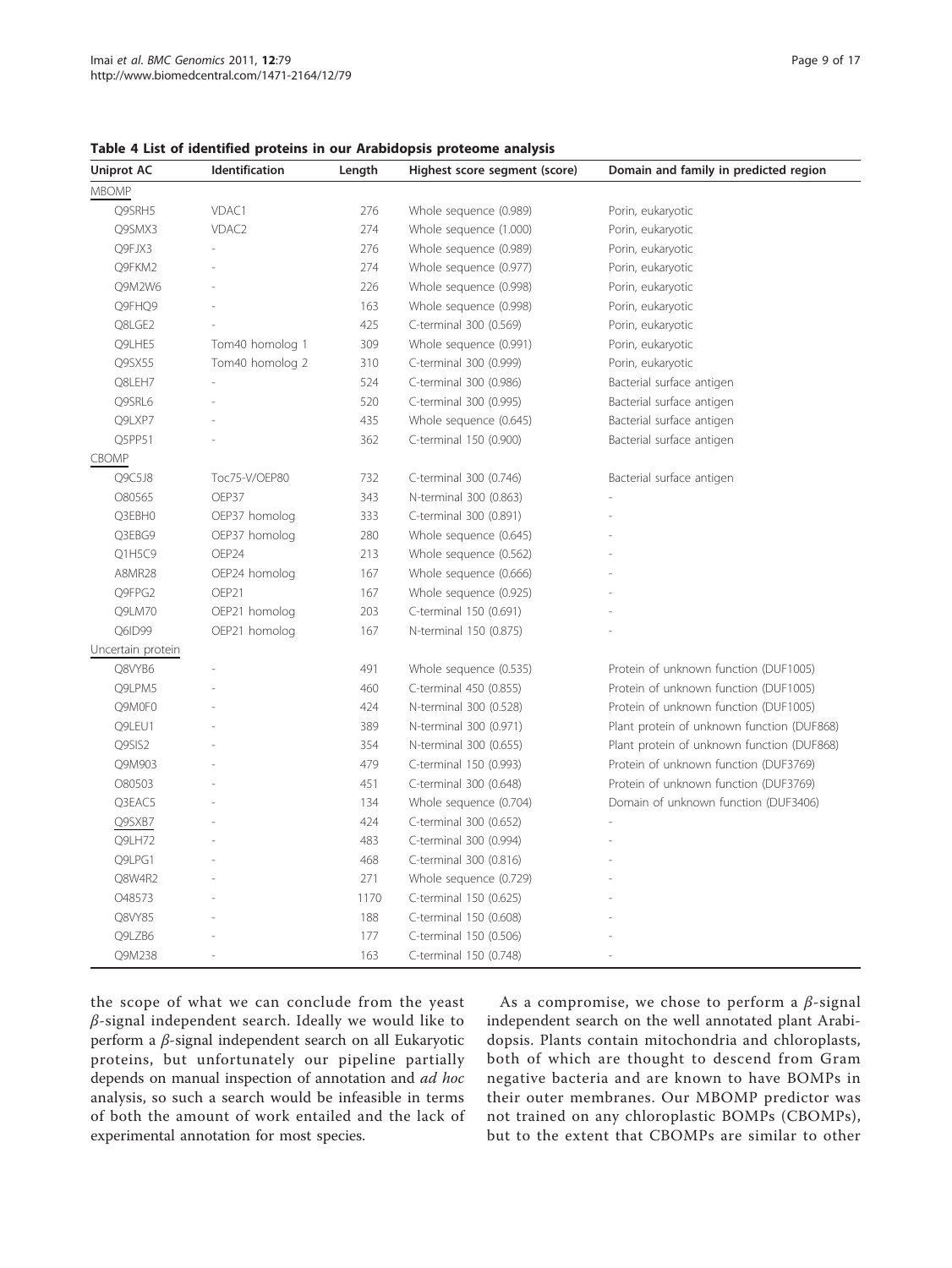BOMPs, we might expect our classifier to be able to detect them.

Several CBOMPs have been identified so far (five isoforms (I-V) of Toc75, OEP37, OEP24 and OEP21) [4,48]. For Arabidopsis, Uniprot lists three isoforms of Toc75 (III-V), OEP37, OEP24 and OEP21 and four MBOMPs were annotated (two homologs of Tom40 and two of VDAC). We applied our  $β$ -signal independent pipeline to the Arabidopsis proteome (35555 Arabidopsis proteins with less than 90% sequence identity downloaded from Uniprot). As in the yeast proteome analysis, we used our  $β$ -signal independent MBOMP prediction method combined with secondary structure prediction,  $\alpha$ -helical membrane protein and signal peptide prediction, and finally manual inspection of annotations to find novel MBOMP (or CBOMP) candidates. 60 proteins passed the automated steps of our pipeline, but we rejected 22 of these based on domain and other annotation (Table [4\). 13 of the remaining 38 proteins are](#page-8-0) [annotated BOMPs, 4 MBOMPs \(two Tom40 homolog](#page-8-0) [and two VDAC\) and 9 CBOMPs \(Toc75-V/OEP80,](#page-8-0) [OEP37, OEP24, OEP21, and five of their homologs\).](#page-8-0) [Another five proteins contain the Eukaryotic porin](#page-8-0) [domain and four contain the Bacterial surface antigen](#page-8-0) [\(I\) domain. This indicates that these proteins probably](#page-8-0) [belong to the VDAC, Tom40, or the Sam50/Omp85](#page-8-0) [families, respectively. Most of the remaining 16 proteins](#page-8-0) [have no annotation of functional domain or family. We](#page-8-0) [attempted to gain some information by presenting these](#page-8-0) sequences to the BOMP predictor HHomp [34], and the sequence structure similarity detectors HHpred [49] and FORTE [50]. These predictors suggested that one of the proteins, Q9SXB7:At1g11320, has partial similarity to proteins with β-barrel structure. However no such similarity was detected for the remaining 15 proteins. Only one of these proteins, Q9M238, posesses an appropriately placed match to the  $\beta$ -signal, TLGYAFLV (it was not detected in our Eukaryotic-wide search, because its  $\beta$ -signal was not conserved in all members of its sequence cluster).

In summary we found 13 known or probable MBOMPs from known MBOMP families, 9 known CBOMPs, one promising BOMP candidate and 15 unannotated candidates which are either false positives or distant enough from known BOMPs that they elude state of the art sequence-sequence and sequence-structure similarity detectors. Currently we cannot rule out either possibility. Interestingly, one of these 15 has a  $\beta$ signal match, suggesting the possibility that it may be an MBOMP.

Our results differ significantly from an earlier in silico study performed by Schleiff et al. [48], in which 891 candidate CBOMP proteins were identified. The Schleiff et al. pipeline used a BOMP predictor developed by

Wimley [51] and differs from ours in other ways as well, but the overall scheme is very similar. Yet the number of candidate CBOMP proteins differs by an order magnitude. Clearly both estimates cannot be (even approximately) correct, so this discrepency should be explained if possible.

Although we are unable to give a definitive argument in favor of our estimate, we point out one important difference between these two studies. Schleiff et al. [48] used known CBOMPs to tune their pipeline; they lowered the threshold of their  $\beta$ -barrel predictor score from the value of 1.0 recommended by Wimley based on bacterial BOMPs to 0.7, and made other major adjustments in order to include known CBOMPs. In contrast, our study was originally completely focused on mitochondria and thus all the programs and parameters in our pipeline were chosen without considering information about known CBOMPs.

Despite this fact our pipeline detects 9 out of 11 known CBOMP proteins, which suggests that our results are not overly conservative. However our pipeline did miss two identified CBOMPs (Toc75-III and Toc75-IV) and thus may very well have missed some as yet unidentified CBOMPs.

#### Is At1g11320 an novel Arabidopsis BOMP?

Q9SXB7:At1g11320 has 424 residues. The C-terminal 300 residue segment (125-424) was predicted by our predictor to include a  $β$ -barrel. HHomp detected Cyanobacterial SomB as a At1g11320 homolog (probability score = 100%), and HHpred and FORTE both judged At1g11320 to be similar to bacterial β-barrels. HHpred judged the 159-273, 91-232 and 322-424 segments to be similar to the 282-400 segment of P. putida toluene transporter TodX (PDBID:3BS0), to 13-141 of E. coli OMPA (PDBID:1QJP) and to 141-253 of N. meningitides OpcA (PDBID:2VDF), respectively. While FORTE identified similarities between the 134-424 segment of At1g11320 and the 378-865 segment of S. marcescens HasR (PDBID:3SCL).

The interpretation of these results is not completely clear, as the predictions involve a patchwork of different bacterial  $\beta$ -barrel structures. However, they do suggest the possibility that At1g11320 is a BOMP. It could be either a CBOMP or an MBOMP. The fact that chloroplasts are believed to descend from cyanobacteria and HHomp assigns a high homology probability to a cyanobacterial BOMP, favors the possibility that it is a CBOMP. We also examined the C-terminal region for a  $\beta$ -signal match. It does have a match, SDGRTIGL, to the originally proposed consensus of  $P_oxGxxH_yxH_y$ , overlapping the last predicted  $β$ -strand. However, both of the two residues neighboring glycine are hydrophilic and seldom if ever observed in  $\beta$ -signals (Table [1\), so](#page-3-0) [most likely this is not a genuine](#page-3-0)  $\beta$ -signal.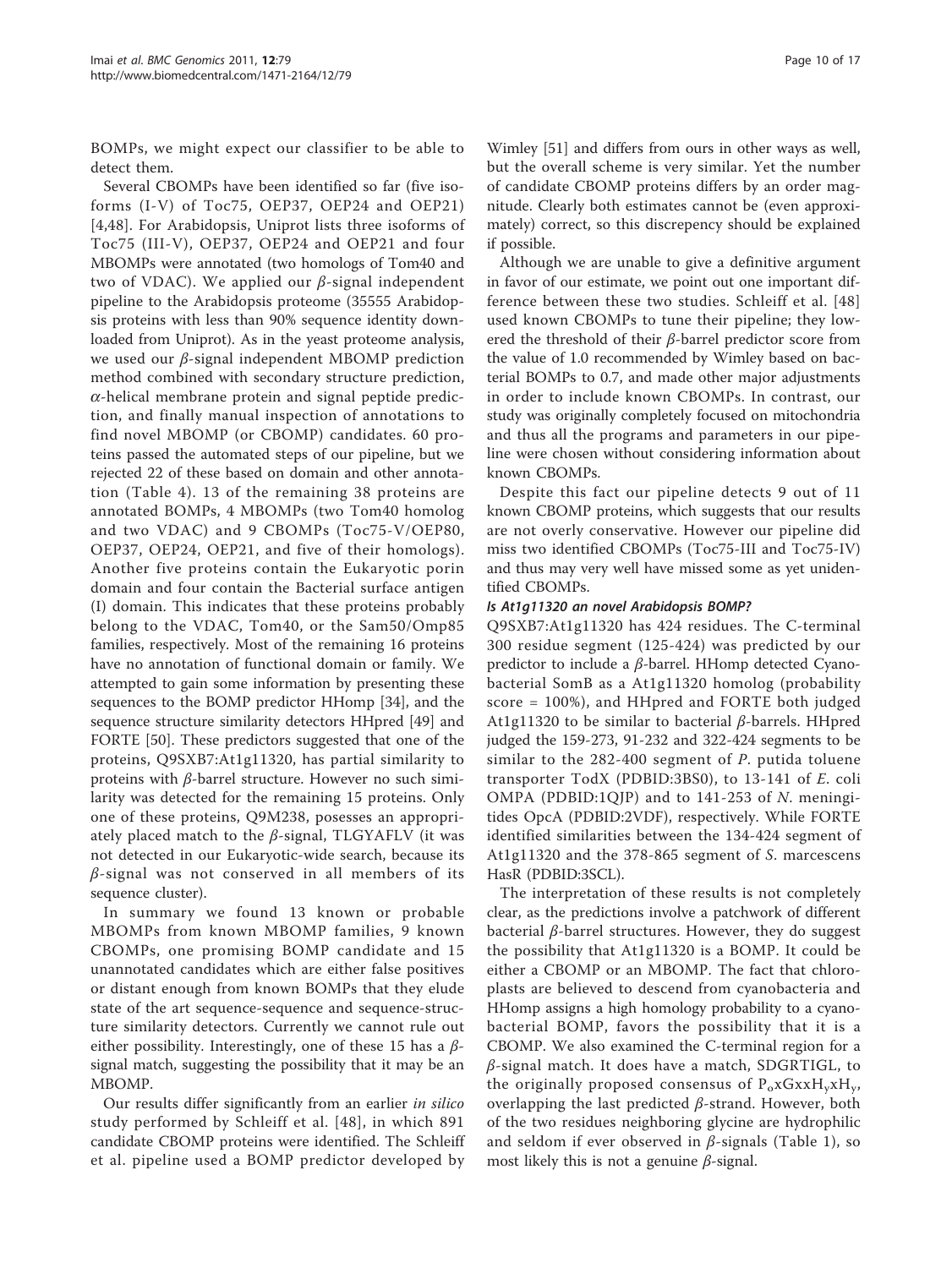#### Search for novel MBOMPs

Our comprehensive search based on the  $\beta$ -signal only detected MBOMPs from known MBOMP families. We also conducted  $\beta$ -signal independent searches on the yeast and Arabidopsis proteomes; yielding no new candidates for yeast, but a few for Arabidopsis, one of which seems promising. However it is not yet clear whether this candidate really is an MBOMP.

Recently Remmert et al. [34] performed a bioinformatic proteome analysis using a transitive sequence profile similarity based homology detection method, but only detected four known (two VDAC isoforms, Tom40 and Sam50) and no undiscovered MBOMPs in yeast. Subsequently, these authors showed evidence that all outer membrane barrels from Gram-negative bacteria form a monophyletic group that descended from a single  $\beta\beta$ -hairpin and suggest this probably is true of MBOMPs as well [52]. Their work supports our hypothesis and complements the search we report here. Their work should be very sensitive at detecting homologs, while our novel MBOMP predictor has the potential to detect analogs or distant homologs with no detectable sequence signal remaining.

However it is important to consider what kind of hypothetical MBOMPs could elude our search. Although not designed for CBOMP detection, when we applied our pipeline (without the  $\beta$ -signal filter) to Arabidopsis it detected most known CBOMPs - but missed two. One of these, Toc75-III, has an N-terminal bipartite transit peptide which is cleaved during biogenesis [4]. Of all known Eukaryotic BOMPs, Toc75-III is the only one with a cleavable targeting signal. If such MBOMPs also exist, our search would probably miss them.

Our search might miss multimeric MBOMPs. Several BBOMPs are known to form a  $β$ -barrel structure from multiple protein chains. For example TolC forms a 12 strand  $β$ -barrel structure from three TolC molecules, each contributing  $4 \beta$ -strands [53]. Unfortunately TolC, and other multimeric BOMPs, possess large soluble domains in addition to their  $β$ -barrels, and since each sequence only contains a fraction of the  $\beta$ -barrels, the overall fraction of  $β$ -strand secondary structure is quite small. Our prediction method attempts to account for  $\beta$ -barrels with soluble domains through the use of segmentation. However this is not sufficient to detect proteins like TolC, for which the  $β$ -barrel sequence region is very short. Currently it is not known if any multimeric MBOMPs exist, but if they do we must admit that our pipeline would probably miss them.

Although the currently accepted known MBOMPs all use the  $β$ -signal for membrane integration, MBOMPs using other mechanisms may exist. If they do, our pipeline would probably miss them. We only applied the  $\beta$ -signal independent version of our search on two model organisms. Ideally we would like to apply it to all Eukaryotic proteins, but unfortunately that would result in a list of hundreds or thousands of candidate proteins, without much annotation or additional information to cull or prioritize the list. Even when applied to Arabidopsis, our β-signal independent produced 15 candidate BOMP proteins, for which we can not find corroborating evidence to support or refute. From our results, we can conclude that in the yeast proteome, it is unlikely that we missed any novel undiscovered MBOMP simply because they lack  $\beta$ -signals, but rather they would have to differ more dramatically from known MBOMPs. Unfortunately we can make no strong conclusions regarding the possibility of  $\beta$ -signal independent MBOMPs in other species.

Last, but not least, our search would definitely miss any new MBOMPs which only occur in singleton clusters when clustered at 40% identity. Unfortunately this limitation cannot currently be avoided. As can be seen by the β-signal independent Aradopsis search, which yielded at least 22 but perhaps as many as 40 false positives, our method depends on an effective β-signal filter to have enough discriminative power to be applied on a Eukaryote-wide scale. Unfortunately the  $\beta$ -signal is an information poor motif and occurs quite frequently in non-MBOMP proteins. So the only way to make the  $β$ signal filter effectively reduce false positives is to require evidence of conservation, and thus we were forced to discard singleton clusters. It is difficult to "prove a negative" and it will always be possible to suggest that an informatics search of the type performed here may miss MBOMPs due to incomplete data or incorrect assumptions. However we believe the search describe here, in conjunction with the consistent results of Remmert et al. [34] obtained with a different methodology, offer strong enough evidence to place the burden of proof on anyone who advocates the existence of undiscovered MBOMP families. Two potential avenues to pursue this are refined proteomics techniques which can distinguish between BOMP and other outer membrane proteins, and sequence analysis of novel organisms not yet included in Uniprot.

#### Uth1 not an MBOMP?

We mentioned yeast Uth1 as the only candidate MBOMP identified in our preliminary work [23]. However, further analysis suggests that Uth1 is probably not an MBOMP. Uth1 has a  $\beta$ -signal motif match near its last predicted  $β$ -strand, however our new  $β$ -signal independent MBOMP predictor does not predict it to be an MBOMP.

Uth1 was reported to have an outer membrane localization [54], but the authors did not specifically claim that it is a *β*-barrel. Another study failed to confirm its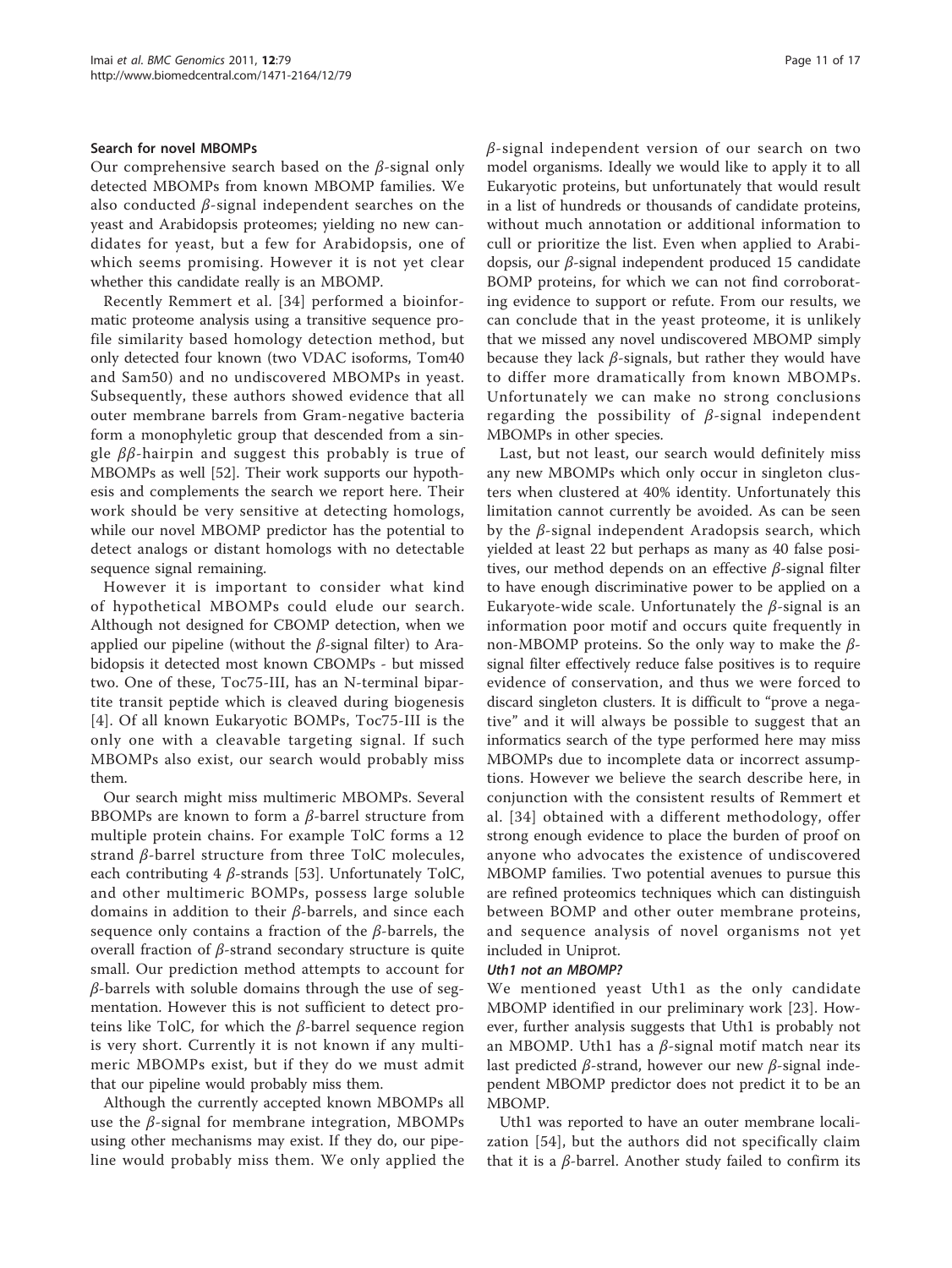mitochondrial localization, "Preliminary yeast cell fractionation analyses showed that Uth1 with an epitope tag was not efficiently recovered with mitochondria, suggesting that it is not a mitochondrial protein" (Yamano, K. and Endo, T., personal communication). Thus, we conclude that Uth1 probably is not an MBOMP.

# β-signal

Our MBOMP homolog analysis confirms and slightly refines the β-signal. As can be inferred from the statistics in Table [1 and 2; in Mdm10 the first position is](#page-4-0) [not always polar, but glycine](#page-4-0) and other small residues [are sometimes seen. From Table 1 we can also see that](#page-3-0) [in the homologs we examined, the fifth position never](#page-3-0) [contains a large hydrophobic residue. From the statistics](#page-3-0) [of Table 1 two patterns with good coverage and](#page-3-0)  $p$ -values [are](#page-3-0)  $H_vH_vGh_vxH_vxH_v$  [and](#page-3-0)  $H_vH_vGh_vH_vH_vxH_v$ [. The](#page-3-0) p[-values for these two patterns are nearly the same for](#page-3-0) [the background sequence regions from MBOMP pro](#page-3-0)[teins used to compute them. However we would expect](#page-3-0) [the more specific pattern](#page-3-0)  $H_vH_vGh_vH_vH_vxH_v$  [to dis](#page-3-0)[criminate better when non](#page-3-0)  $\beta$ -barrel sequences are [included in the background. In that case a requirement](#page-3-0) [of no prolines could also be considered as an extra filter,](#page-3-0) [or alternatively a position weight matrix covering these](#page-3-0) [positions could be defined.](#page-3-0)

Amongst the putative MBOMP homologs, we found 13 exceptions to the core  $β$ -signal consensus, and 12 of them were in Mdm10. Mdm10 also differs from the other MBOMP families in that it has no known homologs in animals.

Even the exceptions contain the apparently invariant glycine and exhibit the length 2 periodicity expected in a  $\beta$ -strand. However, our stastical analysis of the frequency of  $\beta$ -signal motifs in the C-terminal versus other parts of MBOMP sequences (Table [2\) suggest that the](#page-4-0) [non-glycine positions of the](#page-4-0)  $β$ -signal may contribute to [its recognition in a more specific way than just by pro](#page-4-0)[viding an appropriate secondary structure context.](#page-4-0)

Recent experimental work suggests that the  $\beta$ -signal is not necessary for mitochondrial outer membrane integration. Walther et al. [36] reported that, when expressed in yeast, some BBOMPs were sorted to the mitochondrial outer membrane. In particular the C-terminus of OMP85\_NEIMB does not even have a near match to the  $\beta$ -signal (Figure [5\). It remains to be seen if](#page-6-0) [any naturally occurring MBOMPs lack a](#page-6-0)  $β$ -signal. As [discussed above, in a Eukaryote-wide search, removing](#page-6-0) the β[-signal filter leads to an unmanageable number of](#page-6-0) [candidates. One idea for future work, would be to use a](#page-6-0) [bacterial-type C-terminal phenylalanine integration sig](#page-6-0)nal motif [55] as an alternative filter.

#### Conclusions

We developed a novel MBOMP predictor, and used it to perform a Eukaryotic-wide search for β-signal dependent MBOMPs, and a  $\beta$ -signal independent search in yeast and Arabidopsis. In the Eukaryotic-wide search we found no promising new MBOMP candidates. Likewise in the yeast  $\beta$ -signal independent search we found no promising new MBOMP candidates. The results of the β-signal independent Arabidopsis search were less conclusive. We found one potentially promising new BOMP candidate and 15 more candidate BOMPs which do not appear to have sequence or structural similarities to known BOMPs. We could not find corroborating evidence to support these candidates, so their confirmation or refutation must await further work.

We conclude that the currently identified MBOMP protein families may represent a nearly complete repertoire of  $\beta$ -signal dependent MBOMPs. If many undiscovered MBOMP families remain in the current sequence databases, they most likely differ from known MBOMPs significantly in terms of structure or biogenesis.

#### Methods

# Known MBOMP ortholog sets

Using Swiss-Prot 57.8 [56], we gathered all complete protein sequences with at least 40% identity to known MBOMPs, a level which strongly suggests similar structure. After removing nearly identical sequence pairs we obtained a set of 70 proteins in which each pair shares less than 90% sequence identity. The expression of 46 (VDAC:16, Tom40:8, Sam50:6 and Mdm10:16) of these has been confirmed at the protein or transcript level.

# Search for novel MBOMPs in eukaryotic proteomes Eukaryotic Protein Sequence Cluster Dataset

We downloaded all eukaryotic protein sequences in Uniprot Version 15.1 and applied a simple filter to obtain 1,238,639 protein sequences with no more than 95% sequence identity. We then clustered these sequences at 40% identity with BLASTClust [http://blast.](http://blast.ncbi.nlm.nih.gov/) [ncbi.nlm.nih.gov/](http://blast.ncbi.nlm.nih.gov/) and removed singleton clusters from further consideration. In this way we obtained 105,547 non-singleton clusters, containing a median of 3 and average of 8.8 sequences per cluster.

We computed a multiple alignment of each cluster with ClustalW [57]. Given the 40% sequence identity level within clusters, we expect the sequences should be relatively easy to align correctly.

#### Search Procedure

We searched intensively for novel MBOMPs, relaxing the constraint imposed in our earlier work, of requiring a C-terminal location of potential β-signals. Figure [3](#page-4-0)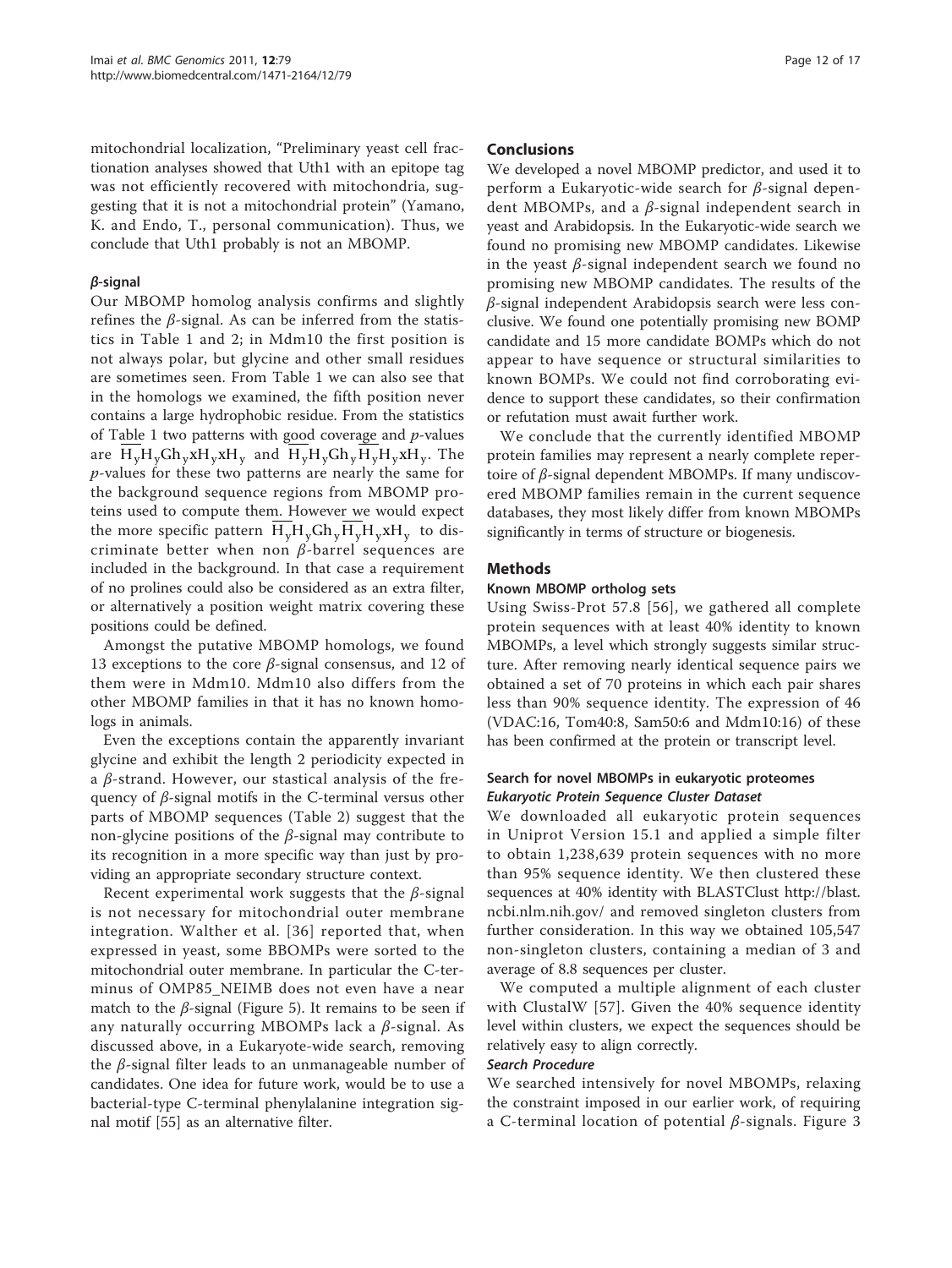[shows the pipeline we employed to identify proteins](#page-4-0) [with either C-terminal \(C-terminal 40 residues region\)](#page-4-0) [or internal \(whole sequence except for the C-terminal](#page-4-0) 40 residues) potential  $β$ [-signals. Where a potential](#page-4-0)  $β$ [-signal is a match to the](#page-4-0)  $β$ -signal motif in each [sequence in a cluster, which aligns perfectly in their](#page-4-0) [multiple sequence alignment.](#page-4-0)

The pipeline is comprised of 6 filters:

• Potential  $\beta$ -signal: a sequence passes this test if it has an appropriately placed match to the  $\beta$ -signal motif  $(\text{P}_{\text{o}} \text{xG}\text{h}_{\text{y}} \text{xH}_{\text{y}} \text{xH}_{\text{y}})$  which aligns perfectly in its cluster multiple alignment.

 $\cdot$  Not an  $\alpha$ -helical membrane protein: a sequence fails this test if it is predicted to be an  $\alpha$ -helical membrane protein by either Phobius [58] or TMHMM [59].

• Not a secretory path protein: a sequence fails this test if it is predicted to have a signal peptide by either TargetP or Phobius.

• No MTS: a sequence fails this test if it is predicted to have a mitochondrial matrix targeting signal (MTS) by either TargetP [60] or Predotar [61].

• Not an  $\alpha$ -rich protein: a sequence fails this test if it is predicted by PSIPRED [46] to have less than 25% β-strand and more than 10%  $\alpha$ -helical secondary structure content in the (up to 300) residues preceding the  $\beta$ -signal.

• β-signal match not of  $\alpha$  -helical structure: fails test if more than 50% of the 8 residues of  $\beta$ -signal match are predicted as  $\alpha$  -helical structure by PSIPRED.

• Manual inspection: annotation of subcellular localization, family and domain by Gene ontology, Pfam [62] and interPro [43].

• MBOMP predictor: fails test if not predicted to be an MBOMP by our MBOMP predictor (not applied to C-terminal β-motif matches).

#### MBOMP Predictor

We trained a novel MBOMP predictor on known MBOMP sequences, but with some features derived from BBOMP structures. We chose not to use existing tools because they are trained only on bacterial sequences. Instead we trained our MBOMP predictor on a mixture of bacterial and mitochondrial proteins. The features used by our MBOMP predictor are: three types of amino acid composition (standard, bigram and gapped bigram); physicochemical features of the N-terminal sorting region, periodic amphiphilicity scores and position weight matrices (computed from BBOMP structures) to model transmembrane *β*-strands and 2-strand *ββ*-hairpins (Figure [6\). For a](#page-7-0) [classifier, we chose a support vector machine \(SVM\) with](#page-7-0) [an RBF kernel, as implemented in the LIBSVM package](#page-7-0)

[http://www.csie.ntu.edu.tw/~cjlin/libsvm.](http://www.csie.ntu.edu.tw/~cjlin/libsvm) All features were linearly scaled to the range [-1,1] before being presented to the SVM classifier.

#### Features

Length We do not use length as a feature per se, but we require candidate MBOMPs to be at least 90 residues. This should not exclude single chain barrels, as even the most compact barrels span about 150 residues [63].

Amino Acid Composition It is well known that protein secondary structure correlates with amino acid composition and invokes correlation between nearby residues [64]. Therefore we adopted amino acid composition, dipeptide composition and "skip one dipeptide composition", defined as the frequency of the 400 patterns A-X-B, where X is any residue and A and B are fixed amino acid residues, to give a total of 820 features.

Signal Peptide Related Features MBOMPs are not expected to have secretory pathway signal peptides. We therefore included four signal peptide related features. Following the classical model of signal peptides [65], we defined features according a contiguous block of 30 residues, partitioned into the n-, c-, and h-regions, of length 5, 20 and 5 residues respectively (Figure 7). Denoting the Kyte-Doolittle hydrophobicity [66] of the ith residue as  $h(i)$ , we compute a weighted average of the hydrophobicity near residue  $j$  as:

$$
H(j) = \sum_{i=j-14}^{j+14} (15 - |i - j|)^* h(i) / 15^2
$$
 (1)



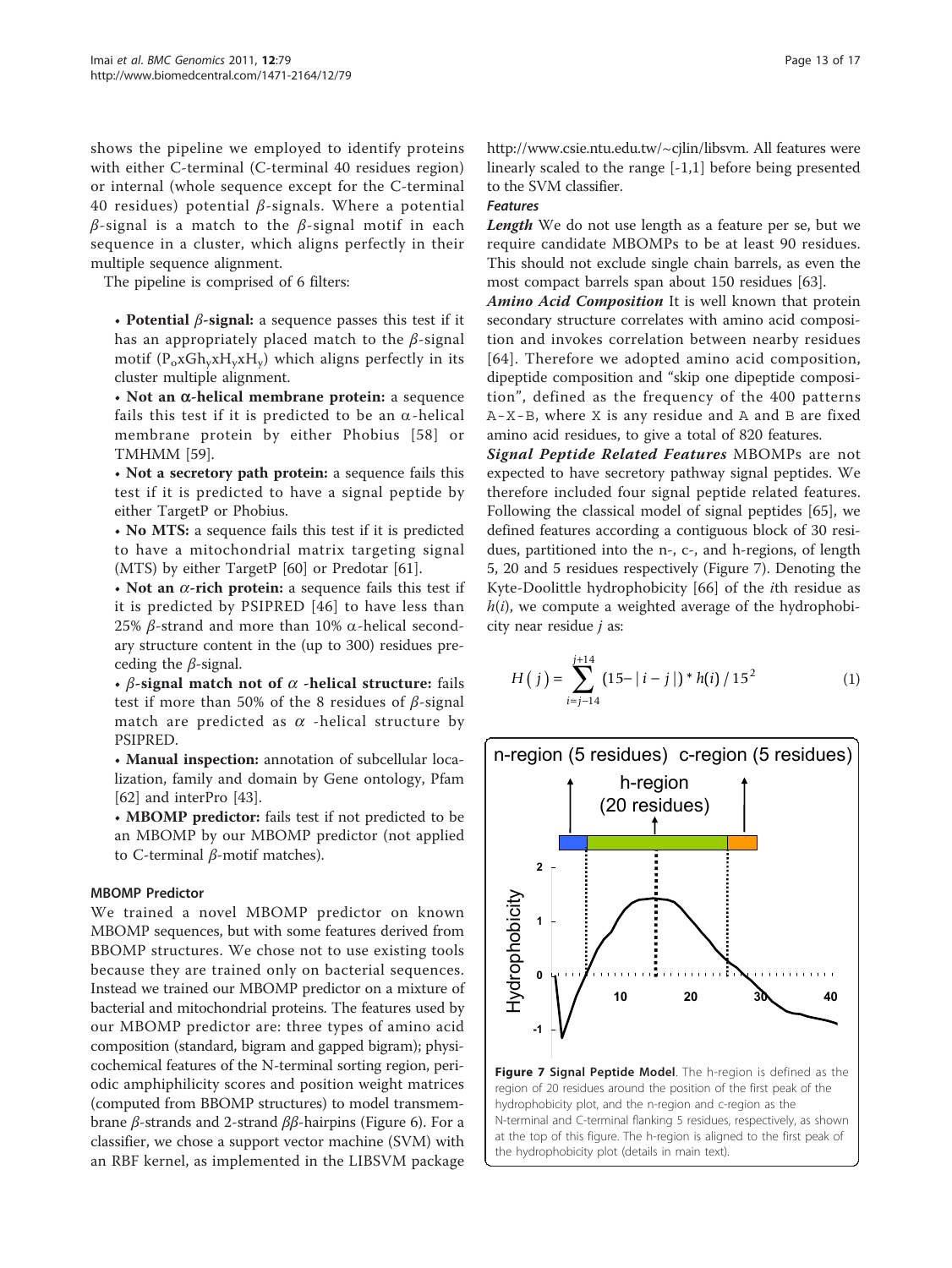<span id="page-13-0"></span>We define the N-terminal peak position as the first peak attaining at least 0.6, up to the first 70 residues, or the maximum if no such peak exists. More precisely the peak position is arg max<sub>icR</sub> H(j), where R is either the first contiguous set of positions in the interval [1, 70] such that  $H(j) \geq 0.6$ ; or if that set is empty, R is simply the first 70 positions.

When computing features, we aligned the 10th position of the h-region to the N-terminal peak. We used the following features:

1) 
$$
\sum_{i \in \text{h-region}} h(i), \quad 2) \sum_{i \in \text{n-region}} p(i), \quad 3) \sum_{i \in \text{n-region}} n(i),
$$
  
4) 
$$
\sum_{i \in \text{n-region}} n(i) \quad \text{and} \quad 5) \sum_{i \in \text{cregion}} o(i)
$$
 (2)

where  $p(i)$ ,  $n(i)$  and  $o(i)$  are 0-1 binary variables equal to 1 when the *i*th residue is positively  $\{K, R, H\}$  or negatively {D, E} charged, or one of {A, G, S}, respectively. Amphiphilicity scores Since every other residue in a

BOMP  $\beta$ -strand tends to be hydrophobic, we define a tile amphiphilicity score:

$$
A(j,l) = \left| \sum_{i \in \{0,2,...l\}} h(j+i) - \sum_{i \in \{1,3,...l-1\}} h(j+i) \right| \tag{3}
$$

for the length  $l$  tile starting at position  $j$ .

Let  $A(R, l)$  denote the 60th percentile of  $A(j, l)$  for j in sequence region  $R$ , and  $n$  denote the entire sequence length. To account for the fact that BOMPs contain a significant number of residues in loops and often nonbarrel domains as well, we defined three types of region amphiphilicity scores: global,  $A(R, l)$  where  $R = [1, n]$ ; N-terminal,  $R = \max_{Q \in \{ [1, 90], [1, 91], \dots [1, n] \}} A(Q, l);$  and Cterminal,

 $R = \max_{Q \in \{[n-89,n], [n-90,n], \dots [1,n]\}} A(Q, l)$ . The N- and Cterminal features are designed to detect proteins with N- or C-terminal barrel domains respectively. Finally we define 9 amphiphilicity related features to show to the classifier: each of the three region amphiphilicity scores computed with tile lengths of 8, 10 and 12.

PWMs for transmembrane β-strands and ββ-hairpins We collected 42 BBOMP structures with less than 40% sequence identity from PDB [67]. From these structures we extracted 428 transmembrane segments of lengths 8, 9 and 10; and 181  $ββ$  -hairpins (periplasmic short loop plus 8 residues on both sides of the loop) with loop lengths of 3, 4 and 5. As extracted, the  $\beta$ -strands contained in these segments were not always in phase with each other in terms of amphiphilicity. Thus we first expressed each segment as a vector of hydrophobicity values  $h(i)$ , and used those vectors to divide each

Table 5 Prediction performance of our SVM MBOMP predictor

| Fold          | <b>TP</b> | FP.              |                |     |       |       | FN TN Precision Recall Specificity F-measure |       |
|---------------|-----------|------------------|----------------|-----|-------|-------|----------------------------------------------|-------|
|               | 15        |                  | $\overline{4}$ | 527 | 0.938 | 0.789 | 0.998                                        | 0.857 |
| $\mathcal{P}$ | 16        | 0                | Β              | 528 | 1.000 | 0.789 | 1.000                                        | 0.914 |
| २             | 15        | 0                | 4              | 528 | 1.000 | 0.789 | 1.000                                        | 0.882 |
| 4             | 16        | 0                | 3              | 528 | 1.000 | 0.842 | 1.000                                        | 0.914 |
| 5             | 17        | $\left( \right)$ | 1              | 528 | 1.000 | 0.944 | 1.000                                        | 0.971 |
| Mean          |           |                  |                |     | 0.988 | 0.842 | 1.000                                        | 0.908 |

segment into one of two clusters using the hierarchical clustering function of the R programming language with Euclidean distance. For the hairpin types we defined a PWM for each cluster, yielding 2 PWMs each, of lengths 19, 20 and 21. The initial PWMs derived from each pair of clusters of the single strand transmembrane segments were nearly identical except for being shifted by one position relative to each other. Thus we combined these PWMs by shifting one of them by one position relative to the other and discarding the unmatched columns at each end. This yielded 3 PWMs of lengths 7, 8 and 9, respectively. For a background model we used the overall amino acid composition of sequences in our dataset.

To convert a PWM P, into a numerical feature, we first compute  $r$ , the maximum log likelihood ratio score between  $P$  and the background model for each possible position in the query sequence. More precisely

$$
r = \max_{j=1}^{n-w+1} r(j)
$$
  
\n
$$
r(j) = \sum_{i=1}^{w} \frac{P(s[i+j-1], i)}{B(s[i+j-1)]}
$$
 (4)

Where  $w$  denotes the width of the PWM, and  $s[i]$  the *i*th character in the query sequence. In general  $r$  will tend to increase with sequence length and we speculate that it will follow an extreme value distribution similar to the BLAST statistics [68]. Using non-mitochondrial sequences, we empirically confirmed that the following normalization effectively removes the dependence on sequence length for background sequences (results not shown).

$$
r' = r - a * \log(n) \tag{5}
$$

where  $a$  is an empirically adjusted constant which differs for each PWM. Thus we defined the nine PWM based features with that formula.

#### MBOMP Predictor Dataset

Our dataset contains 94 positive examples, consisting of the known yeast MBOMPs and their presumed (based on sequence similarity and conservation of the  $\beta$ -signal)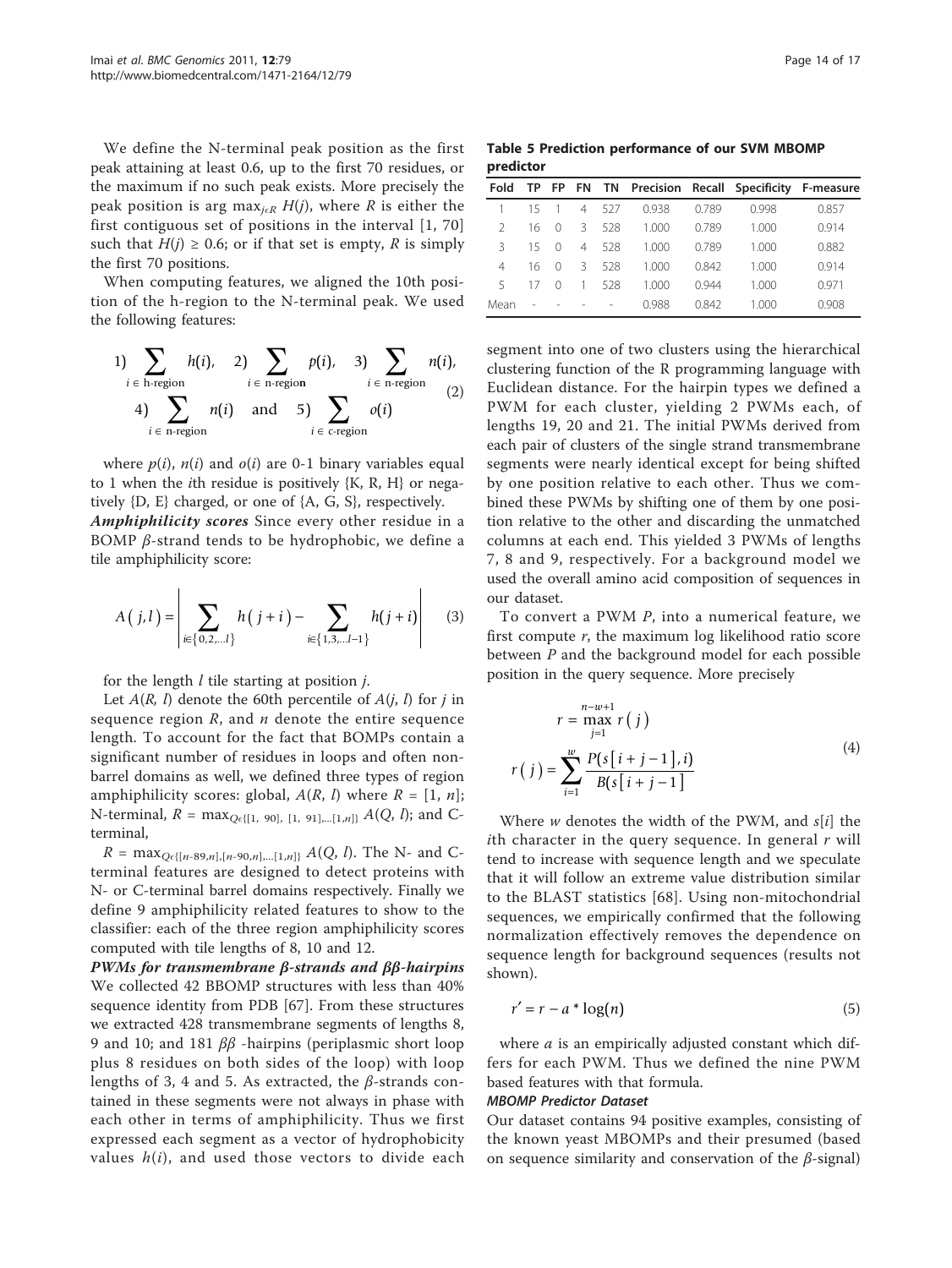homologs in other species. No positive example shares more than 40% identity with any other. For negative examples we used 2640 yeast proteins with clear annotation of subcellular localization of Uniprot and less that 25% mutual sequence identity.

#### MBOMP Predictor Results

To assess the accuracy of our MBOMP predictor, we measured the performance with 5-fold cross validation. We obtained a precision of  $98.8 \pm 0.03$ %, recall of 84.2  $\pm$  0.06% and F-measure of 0.91  $\pm$  0.04% (Table [5\).](#page-13-0) [To further test the ability of the predictor to generalize](#page-13-0) [to novel MBOMP families, we trained it using only](#page-13-0) [homologs of {VDAC, Tom40, Sam50} as MBOMP posi](#page-13-0)[tive examples \(BBOMPs were also included as positive](#page-13-0) [examples in all cases\), and then tested whether this pre](#page-13-0)[dictor could correctly classify Mdm10 \(as positive\) and](#page-13-0) [Mmm2 family \(as negative\). We believe this is a good](#page-13-0) [test, because Mdm10 is a bit different from the other](#page-13-0) [MBOMPs \(it has not been found in animals and its](#page-13-0)  $\beta$ [signal seems a bit divergent\), while Mmm2 is plausible](#page-13-0) [enough as an MBOMP that it was considered to be one](#page-13-0) [for some time. In this test, our predictor predicted nine](#page-13-0) [of twelve Mdm10 homologs and zero of eleven Mmm2](#page-13-0) [homologs.](#page-13-0)

# β-signal independent search in yeast and Arabidopsis proteomes

We searched for MBOMPs lacking β-signals in 6470 S. cerevisiae and 35555 A. thaliana proteins found in Uniprot by combining our MBOMP predictor with PSIPRED secondary structure prediction, Phobius  $\alpha$ helical membrane protein and signal peptide prediction and finally manual inspection based on annotation. In this search, in addition to whole sequences, we considered N-terminal and C-terminal protein segments of length 150, 300 and 450 residues, to take into account the possibility of multi-domain MBOMPs such as Sam50 (Additional file 3, Figure S3); thus proteins with sufficiently long amino acid sequences were input in seven sequence forms and considered an MBOMP if any of those were predicted positive. The lengths of 150 and 450 were chosen to cover the size of most β-barrel domains in BOMPs of known structure.

In the secondary structure prediction and manual inspection step, we disregarded any proteins or segments with more than 10%  $\alpha$ -helical and less than 25% β-strand predicted secondary structure content and with the annotation of subcellular localization, family and domain, respectively.

#### Sequence Logos

For each ortholog set, we perfomed multiple alignment with ClustalW [57] and extracted the octomer region corresponding to the β-signal region proposed by Kutik

et al [35]. From this set we removed identical octomers, yielding 57 octomers from the original 70 and 41 octomers from the expression confirmed set. We designed this procedure to trade off the desire to use as much data as possible, with the risk of creating biased results by including too many variations of highly similar sequences. Since the sequences are not all mutually independent, the heights of the columns are only suggestive, but the general trends remain the same when a sequence identity cutoff of 30% is employed to reduce sequence interdependence (Additional file 4, Figure S4).

#### Additional material

[Additional file 1: F](http://www.biomedcentral.com/content/supplementary/1471-2164-12-79-S1.PDF)igure S1 - Multiple alignment of N-terminal region of putative Sam50 proteins. Multiple alignment and secondary structure prediction (by PSIPRED; orange:  $\alpha$ -sheet, blue:  $\beta$ -sheet) of the N-terminal region of 9 proteins containing the bacterial surface antigen (POTRA) domain are shown.

[Additional file 2: F](http://www.biomedcentral.com/content/supplementary/1471-2164-12-79-S2.PDF)igure S2 -  $\beta$ -signal motif match in YJL217W. (a) Secondary structure prediction (by PSIPRED) of the uncharacterized protein YJL217W and its match to the  $\beta$ -signal motif is shown. (b) 3 D structure of YJL217W (PDBID:3O12).

[Additional file 3: F](http://www.biomedcentral.com/content/supplementary/1471-2164-12-79-S3.PDF)igure S3 - Sequence segmentation. The sequence segmentation used to search for, possible multiple domain, yeast MBOMPs with our SVM-predictor is shown.

[Additional file 4: F](http://www.biomedcentral.com/content/supplementary/1471-2164-12-79-S4.PDF)igure S4 - Sequence logo of  $\beta$ -signal. Sequence logos are displayed for 70 MBOMP homologs which remain after omitting redundant sequences with more than 30% identity.

#### Acknowledgements

We thank Toshiya Endo and Koji Yamano for numerous fruitful discussions regarding MBOMPs and for pointing out the Kopec et al. results regarding Mmm2. We thank Kentaro Tomii for advice regarding FORTE. We thank the anonymous reviewers for suggestions which significantly improved this work. This research was partially supported by a Japan-Sweden Multidisciplinary BIO grant from the Japan Science and Technology Agency (JST). K.I. was supported as a research fellow of the Japanese Society for the Promotion of Science (JSPS).

#### Author details

<sup>1</sup>AIST, Computational Biology Research Center, Tokyo, Aomi, 135-0064, Japan 2 Japan Society for the Promotion of Science, Tokyo, Chiyoda, 102-8472, Japan. <sup>3</sup>Taiho Pharmaceutical Company, Ibaraki, Tsukuba, 300-2611, Japan

#### Authors' contributions

KI performed most of the experiments and prepared much of the manuscript. KI, NF and PH developed the novel MPOMP predictor. MG helped plan the study and refine the manuscript. PH conceived the study and wrote some of the manuscript. All authors read and approved the final manuscript.

#### Received: 10 September 2010 Accepted: 28 January 2011 Published: 28 January 2011

#### References

- 1. Sagan L: [On the origin of mitosing cells.](http://www.ncbi.nlm.nih.gov/pubmed/11541392?dopt=Abstract) J Theor Biol 1967, 14(3):255-274.
- 2. Kurland C, Andersson S: [Origin and evolution of the mitochondrial](http://www.ncbi.nlm.nih.gov/pubmed/11104819?dopt=Abstract) [proteome.](http://www.ncbi.nlm.nih.gov/pubmed/11104819?dopt=Abstract) Microbiol Mol Biol Rev 2000, 64(4):786-820.
- 3. Szafron D, Lu P, Greiner R, Wishart D, Poulin B, Eisner R, Lu Z, Anvik J, Macdonell C, Fyshe A, Meeuwis D: [Proteome Analyst: custom](http://www.ncbi.nlm.nih.gov/pubmed/15215412?dopt=Abstract) [predictions with explanations in a web-based tool for high-throughput](http://www.ncbi.nlm.nih.gov/pubmed/15215412?dopt=Abstract)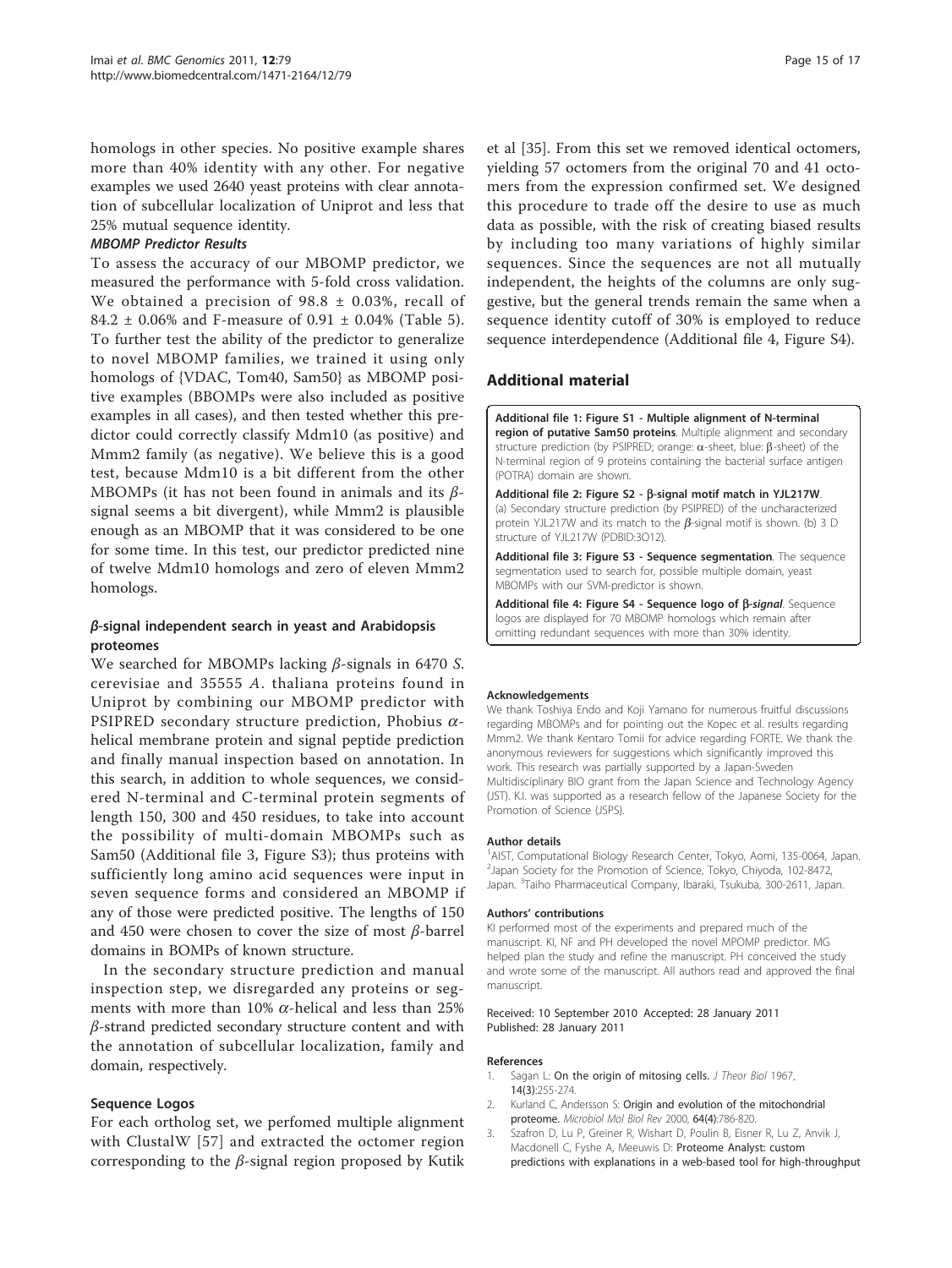[proteome annotations.](http://www.ncbi.nlm.nih.gov/pubmed/15215412?dopt=Abstract) Nucleic Acids Res 2004, 32 Web Server: W365-371.

- 4. Walther DM, Rapaport D, Tommassen J: [Biogenesis of beta-barrel](http://www.ncbi.nlm.nih.gov/pubmed/19399587?dopt=Abstract) [membrane proteins in bacteria and eukaryotes: evolutionary](http://www.ncbi.nlm.nih.gov/pubmed/19399587?dopt=Abstract) [conservation and divergence.](http://www.ncbi.nlm.nih.gov/pubmed/19399587?dopt=Abstract) Cell Mol Life Sci 2009, 66(17):2789-2804.
- Baker KP, Schaniel A, Vestweber D, Schatz G: [A yeast mitochondrial outer](http://www.ncbi.nlm.nih.gov/pubmed/2250717?dopt=Abstract) [membrane protein essential for protein import and cell viability.](http://www.ncbi.nlm.nih.gov/pubmed/2250717?dopt=Abstract) Nature 1990, 348(6302):605-609.
- 6. Hill K, Model K, Ryan MT, Dietmeier K, Martin F, Wagner R, Pfanner N: [Tom40 forms the hydrophilic channel of the mitochondrial import pore](http://www.ncbi.nlm.nih.gov/pubmed/9774109?dopt=Abstract) [for preproteins.](http://www.ncbi.nlm.nih.gov/pubmed/9774109?dopt=Abstract) Nature 1998, 395(6701):516-521.
- 7. Wiedemann N, Kozjak V, Chacinska A, Schonfisch B, Rospert S, Ryan MT, Pfanner N, Meisinger C: [Machinery for protein sorting and assembly in](http://www.ncbi.nlm.nih.gov/pubmed/12891361?dopt=Abstract) [the mitochondrial outer membrane.](http://www.ncbi.nlm.nih.gov/pubmed/12891361?dopt=Abstract) Nature 2003, 424(6948):565-571.
- 8. Paschen SA, Waizenegger T, Stan T, Preuss M, Cyrklaff M, Hell K, Rapaport D, Neupert W: [Evolutionary conservation of biogenesis of beta-barrel](http://www.ncbi.nlm.nih.gov/pubmed/14685243?dopt=Abstract) [membrane proteins.](http://www.ncbi.nlm.nih.gov/pubmed/14685243?dopt=Abstract) Nature 2003, 426(6968):862-866.
- 9. Kozjak V, Wiedemann N, Milenkovic D, Lohaus C, Meyer HE, Guiard B, Meisinger C, Pfanner N: [An essential role of Sam50 in the protein sorting](http://www.ncbi.nlm.nih.gov/pubmed/14570913?dopt=Abstract) [and assembly machinery of the mitochondrial outer membrane.](http://www.ncbi.nlm.nih.gov/pubmed/14570913?dopt=Abstract) J Biol Chem 2003, 278(49):48520-48523.
- 10. Gentle I, Gabriel K, Beech P, Waller R, Lithgow T: [The Omp85 family of](http://www.ncbi.nlm.nih.gov/pubmed/14699090?dopt=Abstract) [proteins is essential for outer membrane biogenesis in mitochondria](http://www.ncbi.nlm.nih.gov/pubmed/14699090?dopt=Abstract) [and bacteria.](http://www.ncbi.nlm.nih.gov/pubmed/14699090?dopt=Abstract) J Cell Biol 2004, 164:19-24.
- 11. Moslavac S, Mirus O, Bredemeier R, Soll J, von Haeseler A, Schleiff E: [Conserved pore-forming regions in polypeptide-transporting proteins.](http://www.ncbi.nlm.nih.gov/pubmed/15752354?dopt=Abstract) FEBS J 2005, 272(6):1367-1378.
- 12. Dolezal P, Likic V, Tachezy J, Lithgow T: [Evolution of the molecular machines](http://www.ncbi.nlm.nih.gov/pubmed/16857931?dopt=Abstract) [for protein import into mitochondria.](http://www.ncbi.nlm.nih.gov/pubmed/16857931?dopt=Abstract) Science 2006, 313(5785):314-318.
- 13. Colombini M: [A candidate for the permeability pathway of the outer](http://www.ncbi.nlm.nih.gov/pubmed/450112?dopt=Abstract) [mitochondrial membrane.](http://www.ncbi.nlm.nih.gov/pubmed/450112?dopt=Abstract) Nature 1979, 279(5714):643-645.
- 14. Colombini M: [VDAC: the channel at the interface between mitochondria](http://www.ncbi.nlm.nih.gov/pubmed/14977174?dopt=Abstract) [and the cytosol.](http://www.ncbi.nlm.nih.gov/pubmed/14977174?dopt=Abstract) Mol Cell Biochem 2004, 256-257(1-2):107-115.
- 15. Shimizu S, Narita M, Tsujimoto Y: [Bcl-2 family proteins regulate the](http://www.ncbi.nlm.nih.gov/pubmed/10365962?dopt=Abstract) [release of apoptogenic cytochrome c by the mitochondrial channel](http://www.ncbi.nlm.nih.gov/pubmed/10365962?dopt=Abstract) [VDAC.](http://www.ncbi.nlm.nih.gov/pubmed/10365962?dopt=Abstract) Nature 1999, 399(6735):483-487.
- 16. Vander Heiden MG, Li XX, Gottleib E, Hill RB, Thompson CB, Colombini M: [Bcl-xL promotes the open con guration of the voltage-dependent anion](http://www.ncbi.nlm.nih.gov/pubmed/11259441?dopt=Abstract) [channel and metabolite passage through the outer mitochondrial](http://www.ncbi.nlm.nih.gov/pubmed/11259441?dopt=Abstract) [membrane.](http://www.ncbi.nlm.nih.gov/pubmed/11259441?dopt=Abstract) J Biol Chem 2001, 276(22):19414-19419.
- 17. Simamura E, Shimada H, Hatta T, Hirai K: [Mitochondrial voltage-dependent](http://www.ncbi.nlm.nih.gov/pubmed/18704666?dopt=Abstract) [anion channels \(VDACs\) as novel pharmacological targets for anti-cancer](http://www.ncbi.nlm.nih.gov/pubmed/18704666?dopt=Abstract) [agents.](http://www.ncbi.nlm.nih.gov/pubmed/18704666?dopt=Abstract) J Bioenerg Biomembr 2008, 40(3):213-217.
- 18. Sogo LF, Yaffe MP: [Regulation of mitochondrial morphology and](http://www.ncbi.nlm.nih.gov/pubmed/8089171?dopt=Abstract) [inheritance by Mdm10p, a protein of the mitochondrial outer](http://www.ncbi.nlm.nih.gov/pubmed/8089171?dopt=Abstract) [membrane.](http://www.ncbi.nlm.nih.gov/pubmed/8089171?dopt=Abstract) J Cell Biol 1994, 126(6):1361-1373.
- 19. Meisinger C, Rissler M, Chacinska A, Szklarz LK, Milenkovic D, Kozjak V, Schonfisch B, Lohaus C, Meyer HE, Yaffe MP, Guiard B, Wiedemann N, Pfanner N: [The mitochondrial morphology protein Mdm10 functions in](http://www.ncbi.nlm.nih.gov/pubmed/15239954?dopt=Abstract) [assembly of the preprotein translocase of the outer membrane.](http://www.ncbi.nlm.nih.gov/pubmed/15239954?dopt=Abstract) Dev Cell 2004, 7:61-71.
- 20. Yamano K, Tanaka-Yamano S, Endo T: [Mdm10 as a dynamic constituent of](http://www.ncbi.nlm.nih.gov/pubmed/20111053?dopt=Abstract) [the TOB/SAM complex directs coordinated assembly of Tom40.](http://www.ncbi.nlm.nih.gov/pubmed/20111053?dopt=Abstract) EMBO Rep 2010, 11(3):187-193.
- 21. Kornmann B, Currie E, Collins S, Schuldiner M, Nunnari J, Weissman J, Walter P: [An ER-mitochondria tethering complex revealed by a synthetic](http://www.ncbi.nlm.nih.gov/pubmed/19556461?dopt=Abstract) [biology screen.](http://www.ncbi.nlm.nih.gov/pubmed/19556461?dopt=Abstract) Science 2009, 325(5939):477-481.
- 22. Youngman MJ, Hobbs AE, Burgess SM, Srinivasan M, Jensen RE: [Mmm2p, a](http://www.ncbi.nlm.nih.gov/pubmed/14981098?dopt=Abstract) [mitochondrial outer membrane protein required for yeast mitochondrial](http://www.ncbi.nlm.nih.gov/pubmed/14981098?dopt=Abstract) [shape and maintenance of mtDNA nucleoids.](http://www.ncbi.nlm.nih.gov/pubmed/14981098?dopt=Abstract) *J Cell Biol* 2004, 164(5):677-688.
- 23. Imai K, Gromiha MM, Horton P: Mitochondrial β[-Barrel Proteins, an](http://www.ncbi.nlm.nih.gov/pubmed/19109882?dopt=Abstract) [Exclusive Club?](http://www.ncbi.nlm.nih.gov/pubmed/19109882?dopt=Abstract) Cell 2008, 135(7):1158-1159.
- 24. Kopec KO, Alva V, Lupas AN: [Homology of SMP domains to the TULIP](http://www.ncbi.nlm.nih.gov/pubmed/20554689?dopt=Abstract) [superfamily of lipid-binding proteins provides a structural basis for lipid](http://www.ncbi.nlm.nih.gov/pubmed/20554689?dopt=Abstract) [exchange between ER and mitochondria.](http://www.ncbi.nlm.nih.gov/pubmed/20554689?dopt=Abstract) Bioinformatics 2010, 26(16):1927-1931.
- 25. Neupert W, Herrmann JM: [Translocation of proteins into mitochondria.](http://www.ncbi.nlm.nih.gov/pubmed/17263664?dopt=Abstract) Annu Rev Biochem 2007, 76:723-749.
- 26. Endo T, Yamano K: [Transport of proteins across or into the mitochondrial](http://www.ncbi.nlm.nih.gov/pubmed/19945489?dopt=Abstract) [outer membrane.](http://www.ncbi.nlm.nih.gov/pubmed/19945489?dopt=Abstract) Biochimica et Biophysica Acta 2010, 1803(6):706-714.
- 27. Hiller S, Garces R, Malia T, Orekhov V, Colombini M, Wagner G: [Solution](http://www.ncbi.nlm.nih.gov/pubmed/18755977?dopt=Abstract) [structure of the integral human membrane protein VDAC-1 in detergent](http://www.ncbi.nlm.nih.gov/pubmed/18755977?dopt=Abstract) [micelles.](http://www.ncbi.nlm.nih.gov/pubmed/18755977?dopt=Abstract) Science 2008, 321(5893):1206-1210.
- 28. Bayrhuber M, Meins T, Habeck M, Becker S, Giller K, Villinger S, Vonrhein C, Griesinger C, Zweckstetter M, Zeth K: [Structure of the](http://www.ncbi.nlm.nih.gov/pubmed/18832158?dopt=Abstract) [human voltage-dependent anion channel.](http://www.ncbi.nlm.nih.gov/pubmed/18832158?dopt=Abstract) Proc Natl Acad Sci 2008, 105(40):15370-15375.
- 29. Ujwal R, Cascio D, Colletier JP, Faham S, Zhang J, Toro L, Ping P, Abramson J: [The crystal structure of mouse VDAC1 at 2.3 A resolution](http://www.ncbi.nlm.nih.gov/pubmed/18988731?dopt=Abstract) [reveals mechanistic insights into metabolite gating.](http://www.ncbi.nlm.nih.gov/pubmed/18988731?dopt=Abstract) Proc Natl Acad Sci USA 2008, 105(46):17742-17747.
- 30. Colombini M: [The published 3 D structure of the VDAC channel: native](http://www.ncbi.nlm.nih.gov/pubmed/19647437?dopt=Abstract) [or not?](http://www.ncbi.nlm.nih.gov/pubmed/19647437?dopt=Abstract) Trends Biochem Sci 2009, 34(8):382-389.
- 31. Zeth K: [Structure and evolution of mitochondrial outer membrane proteins](http://www.ncbi.nlm.nih.gov/pubmed/20450883?dopt=Abstract) [of beta-barrel topology.](http://www.ncbi.nlm.nih.gov/pubmed/20450883?dopt=Abstract) Biochim Biophys Acta 2010, 1797(6-7):1292-1299.
- 32. Zahedi RP, Sickmann A, Boehm AM, Winkler C, Zufall N, Schonfisch B, Guiard B, Pfanner N, Meisinger C: [Proteomic analysis of the yeast](http://www.ncbi.nlm.nih.gov/pubmed/16407407?dopt=Abstract) [mitochondrial outer membrane reveals accumulation of a subclass of](http://www.ncbi.nlm.nih.gov/pubmed/16407407?dopt=Abstract) [preproteins.](http://www.ncbi.nlm.nih.gov/pubmed/16407407?dopt=Abstract) Mol Biol Cell 2006, 17(3):1436-1450.
- 33. Burri L, Vascotto K, Gentle IE, Chan NC, Beilharz T, Stapleton DI, Ramage L, Lithgow T: [Integral membrane proteins in the mitochondrial outer](http://www.ncbi.nlm.nih.gov/pubmed/16689936?dopt=Abstract) [membrane of Saccharomyces cerevisiae.](http://www.ncbi.nlm.nih.gov/pubmed/16689936?dopt=Abstract) FEBS J 2006, 273(7):1507-1515.
- 34. Remmert M, Linke D, Lupas AN, Soding J: [HHomp-prediction and](http://www.ncbi.nlm.nih.gov/pubmed/19429691?dopt=Abstract) [classification of outer membrane proteins.](http://www.ncbi.nlm.nih.gov/pubmed/19429691?dopt=Abstract) Nucleic Acids Res 2009, , 37 Web Server: W446-W451.
- 35. Kutik S, Stojanovski D, Becker L, Becker T, Meinecke M, Krüger V, Prinz C, Meisinger C, Guiard B, Wagner R, Pfanner N, Wiedemann N: [Dissecting](http://www.ncbi.nlm.nih.gov/pubmed/18358813?dopt=Abstract) [membrane insertion of mitochondrial](http://www.ncbi.nlm.nih.gov/pubmed/18358813?dopt=Abstract) β-barrel proteins. Cell 2008, 132(6):1011-1024.
- 36. Walther D, Papic D, Bos M, Tommassen J, Rapaport D: [Signals in bacterial](http://www.ncbi.nlm.nih.gov/pubmed/19181862?dopt=Abstract) β[-barrel proteins are functional in eukaryotic cells for targeting to and](http://www.ncbi.nlm.nih.gov/pubmed/19181862?dopt=Abstract) [assembly in mitochondria.](http://www.ncbi.nlm.nih.gov/pubmed/19181862?dopt=Abstract) Proc Natl Acad Sci 2009, 106(8):2531-2536.
- 37. The UniProt Consortium: [The Universal Protein Resource \(UniProt\) in](http://www.ncbi.nlm.nih.gov/pubmed/19843607?dopt=Abstract) [2010.](http://www.ncbi.nlm.nih.gov/pubmed/19843607?dopt=Abstract) Nucleic Acids Res 2010, , 38 Database: D142-D148.
- Ashburner M, Ball CA, Blake JA, Botstein D, Butler H, Cherry JM, Davis AP, Dolinski K, Dwight SS, Eppig JT, Harris MA, Hill DP, Issel-Tarver L, Kasarskis A, Lewis S, Matese JC, Richardson JE, Ringwald M, Rubin GM, Sherlock G: [Gene](http://www.ncbi.nlm.nih.gov/pubmed/10802651?dopt=Abstract) [Ontology: tool for the unification of biology.](http://www.ncbi.nlm.nih.gov/pubmed/10802651?dopt=Abstract) Nature Genetics 2000, 25:25-29.
- 39. Schneider T, Stephens R: [Sequence Logos: A New Way to Display](http://www.ncbi.nlm.nih.gov/pubmed/2172928?dopt=Abstract) [Consensus Sequences.](http://www.ncbi.nlm.nih.gov/pubmed/2172928?dopt=Abstract) Nucleic Acids Res 1990, 18(20):6097-6100.
- 40. Crooks G, Hon G, Chandonia J, Brenner S: [WebLogo: a sequence logo](http://www.ncbi.nlm.nih.gov/pubmed/15173120?dopt=Abstract) [generator.](http://www.ncbi.nlm.nih.gov/pubmed/15173120?dopt=Abstract) Genome Research 2004, 14(6):1188-1190.
- 41. Kutik S, Stojanovski D, Becker T, Stroud D, Becker L, Meinecke M, Krüuger V, Prinz C, Meisinger C, Guiard B, Wagner R, Meisinger C, Pfanner N, Wiedemann N: The mitochondrial β-signal and protein sorting. Cell 2008, 135(7):1159-1160.
- 42. Gromiha M, Ponnuswamy P: [Prediction of protein secondary structures from](http://www.ncbi.nlm.nih.gov/pubmed/7775015?dopt=Abstract) [their hydrophobic characteristics.](http://www.ncbi.nlm.nih.gov/pubmed/7775015?dopt=Abstract) Int J Pept Protein Res 1995, 45(3):225-240.
- 43. Hunter S, Apweiler R, Attwood TK, Bairoch A, Bateman A, Binns D, Bork P, Das U, Daugherty L, Duquenne L, Finn RD, Gough J, Haft D, Hulo N, Kahn D, Kelly E, Laugraud A, Letunic I, Lonsdale D, Lopez R, Madera M, Maslen J, McAnulla C, McDowall J, Mistry J, Mitchell A, Mulder N, Natale D, Orengo C, Quinn AF, Selengut JD, Sigrist CJ, Thimma M, Thomas PD, Valentin F, Wilson D, Wu CH, Yeats C: [InterPro: the integrative protein](http://www.ncbi.nlm.nih.gov/pubmed/18940856?dopt=Abstract) [signature database.](http://www.ncbi.nlm.nih.gov/pubmed/18940856?dopt=Abstract) Nucleic Acids Res 2009, , 37 Database: D211-D215.
- 44. Kim S, Malinverni JC, Sliz P, Silhavy TJ, Harrison SC, Kahne D: [Structure and](http://www.ncbi.nlm.nih.gov/pubmed/17702946?dopt=Abstract) [function of an essential component of the outer membrane protein](http://www.ncbi.nlm.nih.gov/pubmed/17702946?dopt=Abstract) [assembly machine.](http://www.ncbi.nlm.nih.gov/pubmed/17702946?dopt=Abstract) Science 2007, 317(5840):961-964.
- 45. Arnold T, Zeth K, Linke D: [Omp85 from the thermophilic cyanobacterium](http://www.ncbi.nlm.nih.gov/pubmed/20351097?dopt=Abstract) [Thermosynechococcus elongatus differs from proteobacterial Omp85 in](http://www.ncbi.nlm.nih.gov/pubmed/20351097?dopt=Abstract) [structure and domain composition.](http://www.ncbi.nlm.nih.gov/pubmed/20351097?dopt=Abstract) J Biol Chem 2010, 285(23):18003-18015.
- 46. McGuffin L, Bryson K, Jones D: [The PSIPRED protein structure prediction](http://www.ncbi.nlm.nih.gov/pubmed/10869041?dopt=Abstract) [server.](http://www.ncbi.nlm.nih.gov/pubmed/10869041?dopt=Abstract) Bioinformatics 2000, 16:404-405.
- 47. Huh WK, Falvo JV, Gerke LC, Carroll AS, Howson RW, Weissman JS, O'Shea EK: [Global analysis of protein localization in budding yeast.](http://www.ncbi.nlm.nih.gov/pubmed/14562095?dopt=Abstract) Nature 2003, 425(6959):686-691.
- 48. Schleiff E, Eichacker LA, Eckart K, Becker T, Mirus O, Stahl T, Soll J: [Prediction of the plant beta-barrel proteome: a case study of the](http://www.ncbi.nlm.nih.gov/pubmed/12649433?dopt=Abstract) [chloroplast outer envelope.](http://www.ncbi.nlm.nih.gov/pubmed/12649433?dopt=Abstract) Protein Sci 2003, 12(4):748-759.